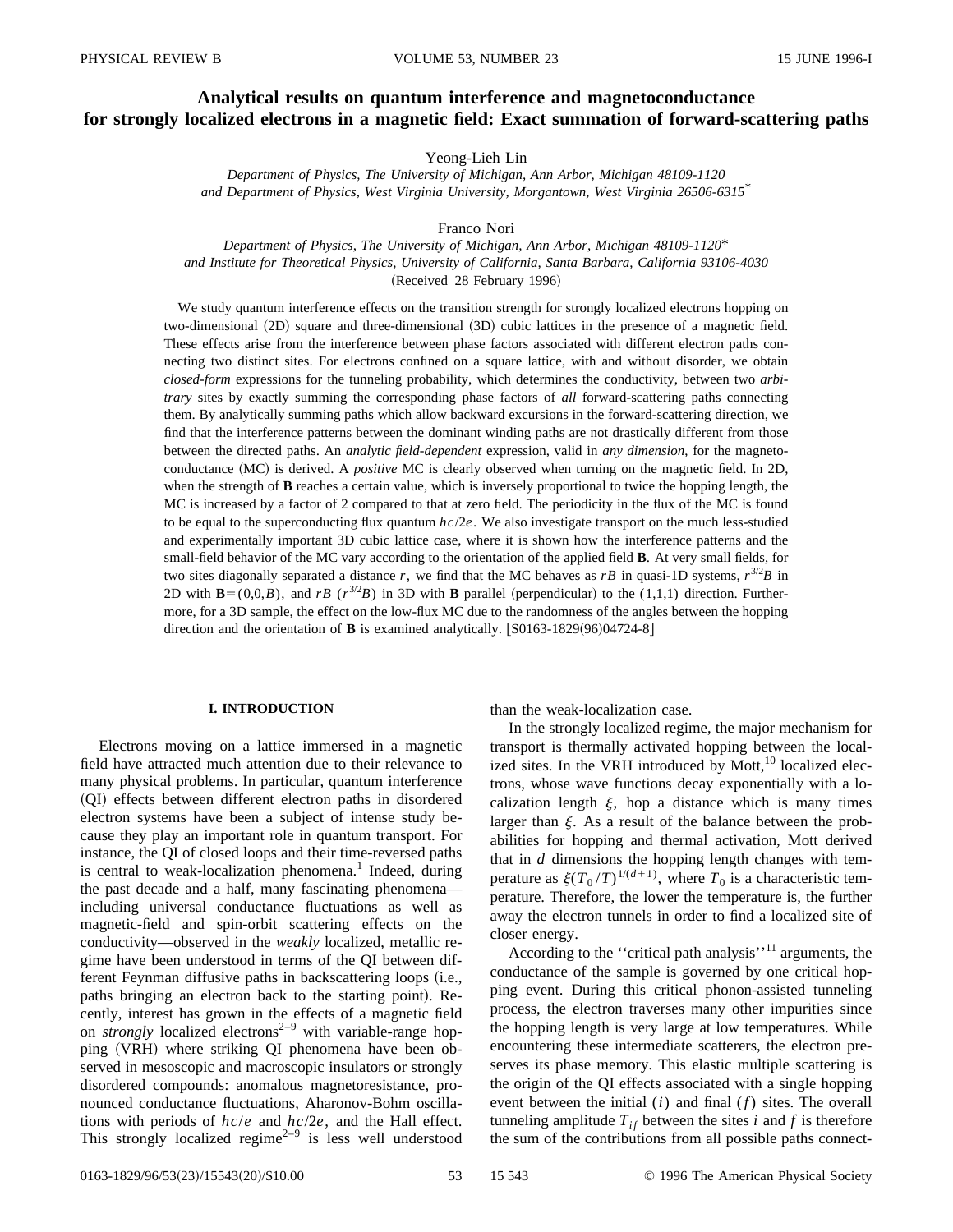$$
\sigma(T) \sim |T_{if}|^2 \exp\Biggl[-\Biggl(\frac{T_0}{T}\Biggr)^{\frac{1}{d+1}}\Biggr].
$$

It is worthwhile to note that, in the limit of strong localization, the dominant contribution to  $T_{if}$  comes from the shortest paths between  $i$  and  $f$  (i.e., the "directed path model"). In other words, only interference between *forward-scattering* paths needs to be taken into account. This is in contrast with weak localization which results from *backscattering* processes on closed paths. The focus of this paper is on the QI effects on  $T_{if}$  and relevant physical quantities due to the presence of an external magnetic field. We will use the model proposed in Ref. 3, which is used in most of the recent theoretical work in this area. In this model, the impurities are arranged on a regular square (cubic) lattice in  $2D (3D)$  and a nearest-neighbor tight-binding Anderson Hamiltonian is employed.

In this work we investigate the QI of strongly localized electrons by doing *exact* summations over *all* forwardscattering paths between two *arbitrary* sites. We derive compact *closed-form* expressions for various physical quantities  $(e.g., the transition strength which determines the conductivity$ ity) for electrons propagating on a square lattice subject to an external magnetic field, with and without random impurities. We also obtain an explicit formula for an experimentally important case that has been much less studied theoretically so far: the interference between paths on a 3D cubic lattice.

In the disordered case, by analytically computing the moments for the tunneling probability and employing the replica method, we derive *analytic* results for the magnetoconductance (MC) in terms of *sums-over-paths*, which are applicable in *any dimension*. Our explicit field-dependent expressions for the MC provide a precise description of the MC in terms of the magnetic flux. A *positive* MC, with a saturation value slightly larger than twice the MC at zero field, is observed when turning on the field **B**. In 2D, the saturated value of the magnetic field  $B_{sa}$  (i.e., the first field that makes the MC become twice the value at zero field) is inversely proportional to twice the hopping length: the larger the system is, the smaller  $B_{sa}$  will be. In other words, as soon as the system, with hopping distance  $r$ , is penetrated by a total flux of (*r*/8)(*hc*/*e*), the MC reaches the saturation value. The period of oscillation of the MC is found to be equal to *hc*/2*e*, which is the superconducting flux quantum.

Furthermore, at very small fields, for two sites diagonally separated a distance  $r$ , the MC scales as follows: (i)  $rB$  for quasi-1D ladder-type geometries with  $\mathbf{B}=(0,0,B)$ , (ii)  $r^{3/2}B$  in 2D with **B**=(0,0,*B*), (iii) *rB* in 3D with **B** parallel to the (1,1,1) direction, and (iv)  $r^{3/2}B$  in 3D with **B** perpendicular to the  $(1,1,1)$  direction.

The general expressions presented here (i) *contain, as particular cases*, several QI results<sup>2–8</sup> derived during the past decade (often by using either numerical or approximate methods), (ii) include QI to arbitrary points  $(m,n)$  on a square lattice, instead of only diagonal sites  $(m,m)$ , (iii) focus on 2D *and* 3D lattices, and (iv) can be extended to also include *backward* excursions (e.g., side windings) in the directed paths.

Exact results in this class of directed-paths problems are valuable and can be useful when studying other systems, for  $instance, (1)$  directed polymers in a disordered substrate (see, e.g., Refs. 12 and 13),  $(2)$  interfaces in 2D (see, for instance, Ref. 14), (3) light propagation in random media,<sup>15,16</sup> and (4) charged bosons in 1D.<sup>17</sup>

To study the magnetic-field effects on the tunneling probability of strongly localized electrons, we start from the tight-binding Hamiltonian

$$
H = W \sum_{i} c_{i}^{\dagger} c_{i} + V \sum_{\langle ij \rangle} c_{i}^{\dagger} c_{j} \exp(i A_{ij}), \qquad (1)
$$

where  $\langle ij \rangle$  refers to the nearest-neighbor sites and the phase  $A_{ij} = 2\pi \int_{i}^{j} A \cdot dI$  is  $2\pi$  times the line integral of the vector potential along the bond from *i* to *j* in units of the normal flux quantum *hc*/*e*. In the strongly localized regime,  $V/W \ll 1$ , the electron energy can be set to zero.<sup>4,6</sup> Consider two states localized at sites *i* and *f* which are *r* bonds apart. By using a locator expansion, the transition amplitude (Green's function)  $T_{if}$  between these two states can be expressed  $as^{2-8}$ 

$$
T_{if} = \sum_{l=0}^{\infty} W \left(\frac{V}{W}\right)^{r+2l} S^{(r+2l)},
$$
 (2)

where

$$
S^{(r+2l)} = \sum_{\substack{\text{All } (r+2l)-\text{step paths } \Gamma \\ \text{connecting sites } i \text{ and } f}} e^{i\Phi_{\Gamma}},
$$
 (3)

and  $\Phi_{\Gamma}$  is the sum over phases of the bonds on the path  $\Gamma$  of  $r+2l$  steps connecting sites *i* and *f*. In general,  $\Gamma$  contains closed loops. In the strongly localized regime (i.e.,  $V/W \ll 1$ , the dominant contribution to  $T_{if}$  is  $W(V/W)^{r}S^{(r)}$ , where

$$
S^{(r)} = \sum_{\substack{\text{All directed paths } \Gamma \\ \text{of } r \text{ steps on a lattice}}} e^{i\Phi_{\Gamma}}.
$$
 (4)

In other words, only the shortest-length paths (with *no* backward excursions) connecting them are taken into account, namely, the *directed-path model* of Refs. 2–8. This directedpath model provides an excellent approximation to  $T_{if}$  since  $(V/W)^2$  is quite small in the extremely localized regime.<sup>2–8</sup> It is important to stress that the *conductivity*<sup>2-5</sup> between *i* and *f* is proportional to  $|T_{if}|^2$ .

Quantum interference, contained in  $S^{(r+2l)}$ , arises because the phase factors of different paths connecting the initial and final sites interfere with each other. We will first focus on the computation of  $S^{(r)}$ , which is the essential QI quantity for electrons deep in the localized regime. In 2D, we also analytically compute  $S^{(r+2)}$  which becomes important when electrons are not so strongly localized.

This paper is organized as follows. In Sec. II, we study QI on a square lattice under a uniform potential, which is related to the decay of gap states into the bulk.<sup>2</sup> Here we derive an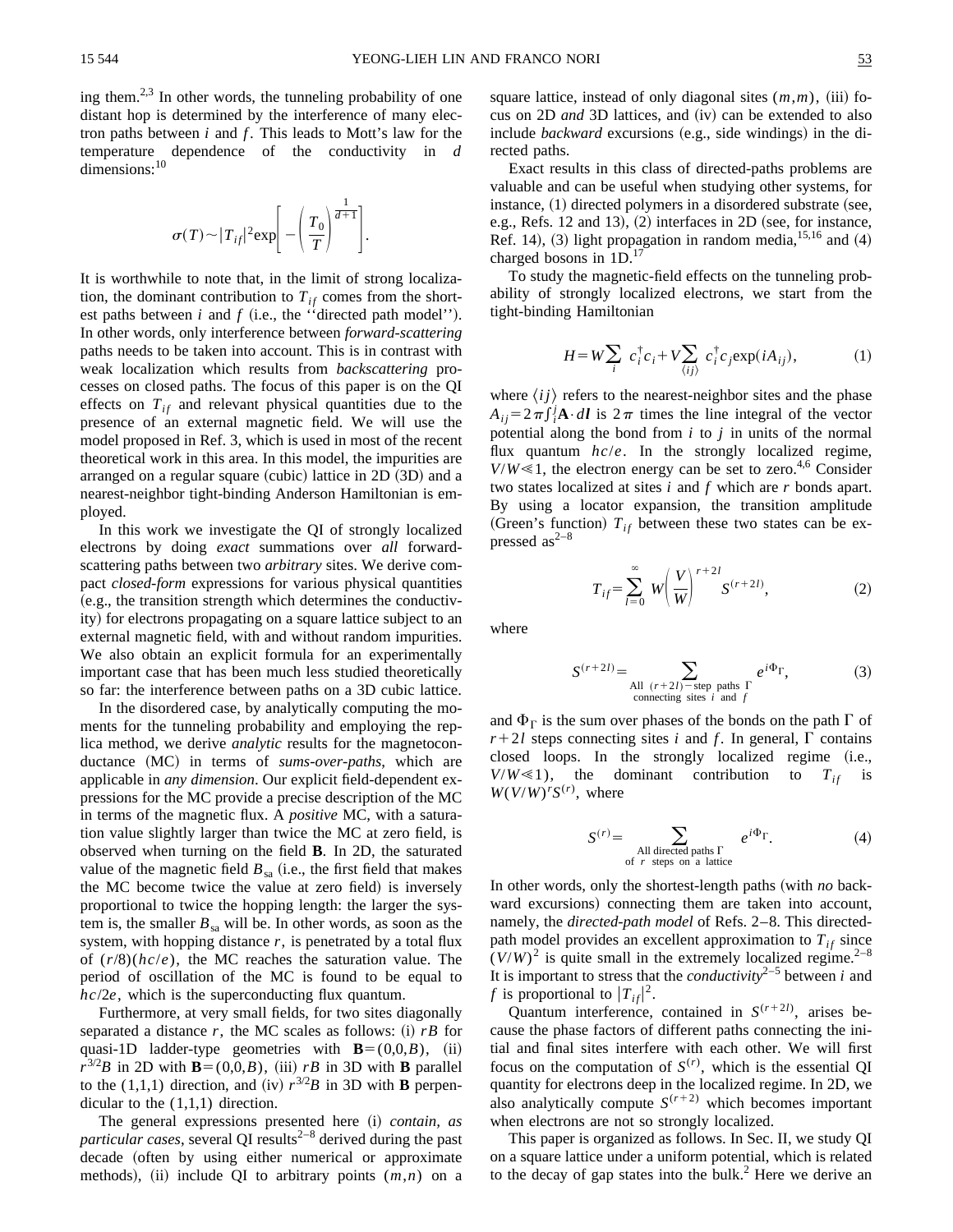elegant, general, and very compact closed-form expression for *S*(*r*) . Intriguing properties associated with the behavior of  $S^{(r)}$  on diagonal sites are discussed in detail. It will be shown later (in Sec. III) that the effect of a magnetic field on the MC is governed by the behavior of  $S^{(r)}$ . As a step towards the understanding of interference between nondirected paths, we also go beyond the directed-path model by exactly computing analytic results for  $S^{(r+2)}$ .

In Sec. III, we investigate the tunneling in a random impurity potential, which is relevant to the conductivity of, for example, lightly doped semiconductors and strongly disordered compounds.<sup>2</sup> Closed-form results for the tunneling probability, which determines the conductivity, are obtained. We then analytically compute the moments for the tunneling probability. From them, we derive analytic field-dependent expressions, valid in any dimension, for the MC. The full behavior of the MC as a function of the magnetic flux including the scaling in the low-field limit and the occurrence of saturation—is discussed in detail. The close relationship between the OI quantity  $S^{(r)}$  and the corresponding MC is illustrated. Comparison of our results with experimental observation and other theoretical work is also made.

In Sec. IV, we examine the QI on a 3D cubic lattice and provide a general formula for  $S^{(r)}$ . We show how the interference patterns and the small-field behavior of the MC vary according to the orientation of the applied field. Furthermore, we investigate the effect on the low-flux MC due to the randomness the angles between the directions of the critical hops and the orientation of the applied field.

In Sec. V, we conclude by addressing several relevant issues and summarize our results.

## **II. QUANTUM INTERFERENCE ON A TWO-DIMENSIONAL SQUARE LATTICE**

#### A. Exact summation of forward-scattering paths:  $S^{(r)}$

Let  $(m, n)$  denote the site coordinates. Without loss of generality, we choose  $(0,0)$  to be the initial site and focus on  $m, n \geq 0$ . For forward-scattering paths of *r* steps, which exclude backward excursions (i.e., only moving upward and to the right is allowed), ending sites  $(m,n)$  satisfy  $m+n=r$ . Let  $S_{m,n}$  (= $S^{(r)}$ ) be the sum over all directed paths of *r* steps on which an electron can hop from the origin to the site (*m*,*n*), each one weighted by its corresponding phase factor. Employing the symmetric gauge

$$
\mathbf{A} = \frac{B}{2}(-y, x),
$$

and denoting the flux through an elementary plaquette (i.e., with an area corresponding to the square of the average distance, which is typically equal to or larger than the localization length  $\xi$ , between two impurities) by  $\phi/2\pi$ , it is straightforward to construct the recursion relation:

$$
S_{m,n} = e^{-in\phi/2} S_{m-1,n} + e^{im\phi/2} S_{m,n-1}.
$$
 (5)

This equation states that the site  $(m,n)$  can be reached by taking the *r*th step from neighboring sites to the left or below. The factors in front of the *S*'s, namely,  $\exp(-in\phi/2)$ and  $\exp(im\phi/2)$ , account for the presence of the magnetic field. Enumerating the recursion relations for  $S_{k_n,n}$ 

 $(k_n=m-1,m-2,\ldots,0)$  successively and using  $S_{0,n}=1$  for any *n*, we obtain the following relation:

$$
S_{m,n} = \sum_{k_n=0}^{m} e^{ik_n \phi/2} e^{-i(m-k_n)n \phi/2} S_{k_n, n-1}.
$$
 (6)

Here  $S_{m,n}$  is expressed as a sum of the *S*'s one row below (i.e., on the line  $y=n-1$ ). The physical meaning of Eq. (6) is clear: the site  $(m,n)$  can be reached by moving one step upward from sites  $(k_n, n-1)$  with  $0 \le k_n \le m$ , acquiring the phase  $ik_n\phi/2$ ; then traversing  $m-k_n$  steps from  $(k_n,n)$  to  $(m,n)$ , each step with a phase  $-in \phi/2$ . By applying Eq. (6) recursively (and utilizing  $S_{m,0}=1$  for any  $m$ ),  $S_{m,n}$  for  $m, n \geq 1$  can be written as

where

$$
L_{m,n}(\phi) = \sum_{k_n=0}^{m} \sum_{k_{n-1}=0}^{k_n} \cdots \sum_{k_1=0}^{k_2} e^{i(k_1 + \cdots + k_{n-1} + k_n)\phi}
$$
  
= 
$$
\prod_{j=1}^{n} \sum_{k_j=0}^{k_{j+1}} e^{ik_j\phi},
$$
 (8)

 $S_{m,n}(\phi) = e^{-imn\phi/2} L_{m,n}(\phi)$ , (7)

with  $k_{n+1} \equiv m$ . If we use the Landau gauge instead, the expression for the sum-over-paths  $S^{(r)}$  will read  $L_{m,n}$ ; namely,  $S_{m,n}$  employs the symmetric gauge, while  $L_{m,n}$  uses the Landau gauge. Notice that each term in the summand corresponds to the overall phase factor associated with a directed path. In the absence of the magnetic flux ( $\phi=0$ ),

$$
S_{m,n}(0) = \sum_{k_n=0}^{m} \sum_{k_{n-1}=0}^{k_n} \cdots \sum_{k_1=0}^{k_2} 1 = C_m^{m+n} = \frac{(m+n)!}{m!n!} = N,
$$
\n(9)

which is just the total number of *r*-step paths between (0,0) and (*m*,*n*).

After some calculations we obtain one of our main results, a very compact and elegant closed-form expression for  $S_{m,n}(\phi)$ :

$$
S_{m,n}(\phi) = \frac{F_{m+n}(\phi)}{F_m(\phi)F_n(\phi)},\tag{10}
$$

where

$$
F_m(\phi) = \prod_{k=1}^m \sin^{\frac{k}{2}} \phi.
$$
 (11)

Notice that the symmetry  $S_{m,n} = S_{n,m}$  [apparent in Eq. (10)] is due to the square lattice geometry. Moreover, we also obtain

$$
L_{m,n}(\phi) = \frac{\prod_{k=1}^{m+n} (1 - e^{ik\phi})}{\left[\prod_{k=1}^{m} (1 - e^{ik\phi})\right] \left[\prod_{k=1}^{n} (1 - e^{ik\phi})\right]}.
$$
 (12)

Previous work on QI in the VRH regime obtained particular cases, mostly numerical, of sums to diagonal points  $S_{m,m}$ , while the general result Eq.  $(10)$  is valid for arbitrary  $(e.g., nondiagonal)$  sites.

To illustrate the quantum interference originating from sums over phase factors associated with directed paths, we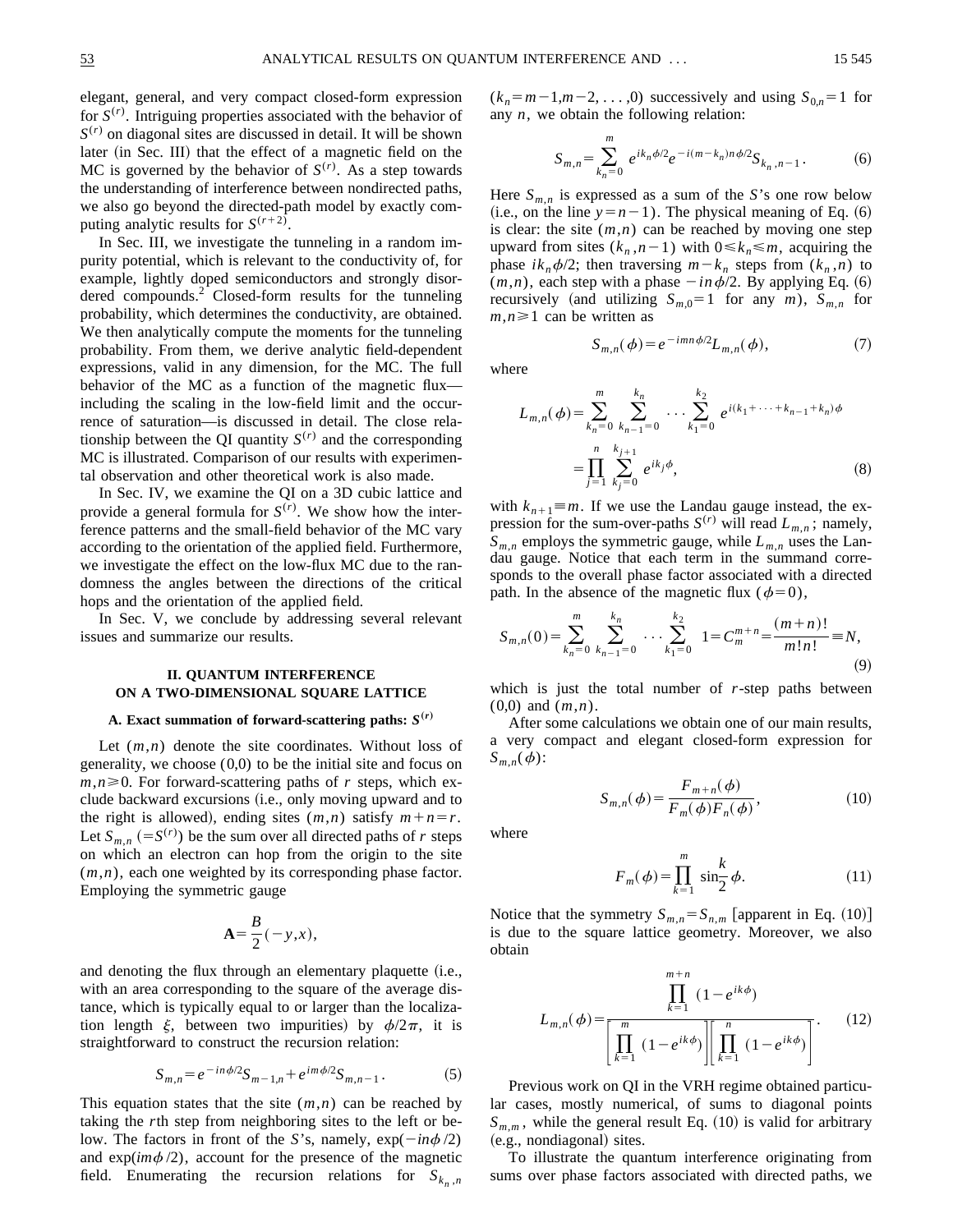

FIG. 1. (a) Starting from  $(0,0)$  on a square lattice, for forwardscattering paths of four steps, electrons can end at five sites:  $(4,0)$ ,  $(3,1)$ ,  $(2,2)$ ,  $(1,3)$ , and  $(0,4)$ . Their corresponding  $S_{m,n}$  are also shown. The arrows specify the electron hopping directions (only moving to the right and upward is allowed in the directedpath model). Notice that the symmetry  $S_{m,n} = S_{n,m}$  holds.  $S_{2,2}$  has the strongest interference among them because the number of paths ending at  $(2,2)$ , and the area they enclose, are both the largest.  $(b)$ Six different directed paths connecting (0,0) and (2,2) and their separate phase-factor contributions to  $S_{2,2}$ ; the total equals  $1+1+e^{i\phi}+e^{-i\phi}+e^{2i\phi}+e^{-2i\phi}=2+2\cos\phi+2\cos 2\phi.$ 

show the five possible ending sites  $(m, n)$  for  $r = 4$  and their corresponding  $S_{m,n}$  in Fig. 1(a). In addition, the six different paths connecting  $(0,0)$  and  $(2,2)$  and their separate phase factor contributions to  $S_{2,2}$  are shown in Fig. 1(b).

### **B. Low-flux limit**

In the very-low-flux limit  $\phi \ll 1$ , the logarithm of  $S_{m,n}$ , calculated exactly to order  $\phi^2$ , is

$$
\ln S_{m,n}(\phi) = \ln N - \frac{1}{24}mn(m+n+1)\phi^2.
$$
 (13)

and

Thus we obtain the familiar<sup>2</sup> harmonic shrinkage of the wave function with *explicit* expressions for all the prefactors. This result can be interpreted as follows. The effective ''cigarshape'' area exposed to the field has an effective length  $l_{\text{eff}}$ :

$$
l_{\rm eff} \sim \sqrt{mn}
$$

(i.e., the square root of the area enclosed by the paths) and an effective width  $w_{\text{eff}}$ :

$$
w_{\rm eff} \sim \sqrt{m+n}
$$

(i.e., the square root of the length of the paths). For the special case  $m=n=r/2$ ,

$$
\ln S_{m,m}(\phi) = \ln \frac{r!}{\left[ (r/2)! \right]^2} - \frac{1}{96} r^2 (r+1) \phi^2, \qquad (14)
$$

which is consistent with, and generalizes, the results in Ref. 4 since it gives the exact prefactor. Thus, the effective length is  $\sim r$ , while the effective width is  $\sim \sqrt{r}$ . Furthermore, for a ladder-type quasi-1D system, (e.g.,  $m=r-1$  and  $n=1$ ), we have

$$
\ln S_{r-1,1}(\phi) = \ln r - \frac{1}{24}(r^2 - 1)\phi^2.
$$
 (15)

In this case, the effective length and width are both  $\sim \sqrt{r}$ . This result remains valid for small values of  $n$  (narrow stripes or multiladders). The fourth-order contribution to  $\ln S_{m,n}(\phi)$  can also be computed exactly as

$$
\frac{mn}{103\ 680} [10\ (6m^4 + 15m^3n + 20m^2n^2 + 15mn^3 + 6n^4)
$$
  
+ 114(m^3 + 2m^2n + 2mn^2 + n^3)  
+ 29(2m^2 + 3mn + 2n^2) + 9(m+n) + 5]\phi<sup>4</sup>.

#### **C. Quantum interference on diagonal sites**

Among the *S*'s for an even number of steps, those located along the diagonal corners contain the richest interference effects since the number of paths ending at (*m*,*m*) and the areas they enclose are both the largest. We therefore examine more closely the behavior of the quantities

$$
I_{2m}(\phi) \equiv S_{m,m}(\phi) = \prod_{k=1}^{m} \frac{\sin \frac{m+k}{2} \phi}{\sin \frac{k}{2} \phi}.
$$
 (16)

For irrational flux  $\phi$ , it can be proved that  $-1 < I_{2m} < 1$  for any *m*. A *particular case* (asymptotic behavior) of our very compact general expression Eq.  $(16)$  for  $I_{2m}$  is investigated in detail by Fishman, Shapir, and Wang in Ref. 6. For  $\phi = 2\pi s/t$  (*s* and *t* are positive integers with  $1 \leq s \leq t$  and *s* being prime to *t*), we obtain ( $n \ge 0$ ) for  $m \le t$ 

$$
I_{2(m+nt)} = \frac{(-1)^{stn}(2n)!}{n!n!} I_{2m}
$$
 (17)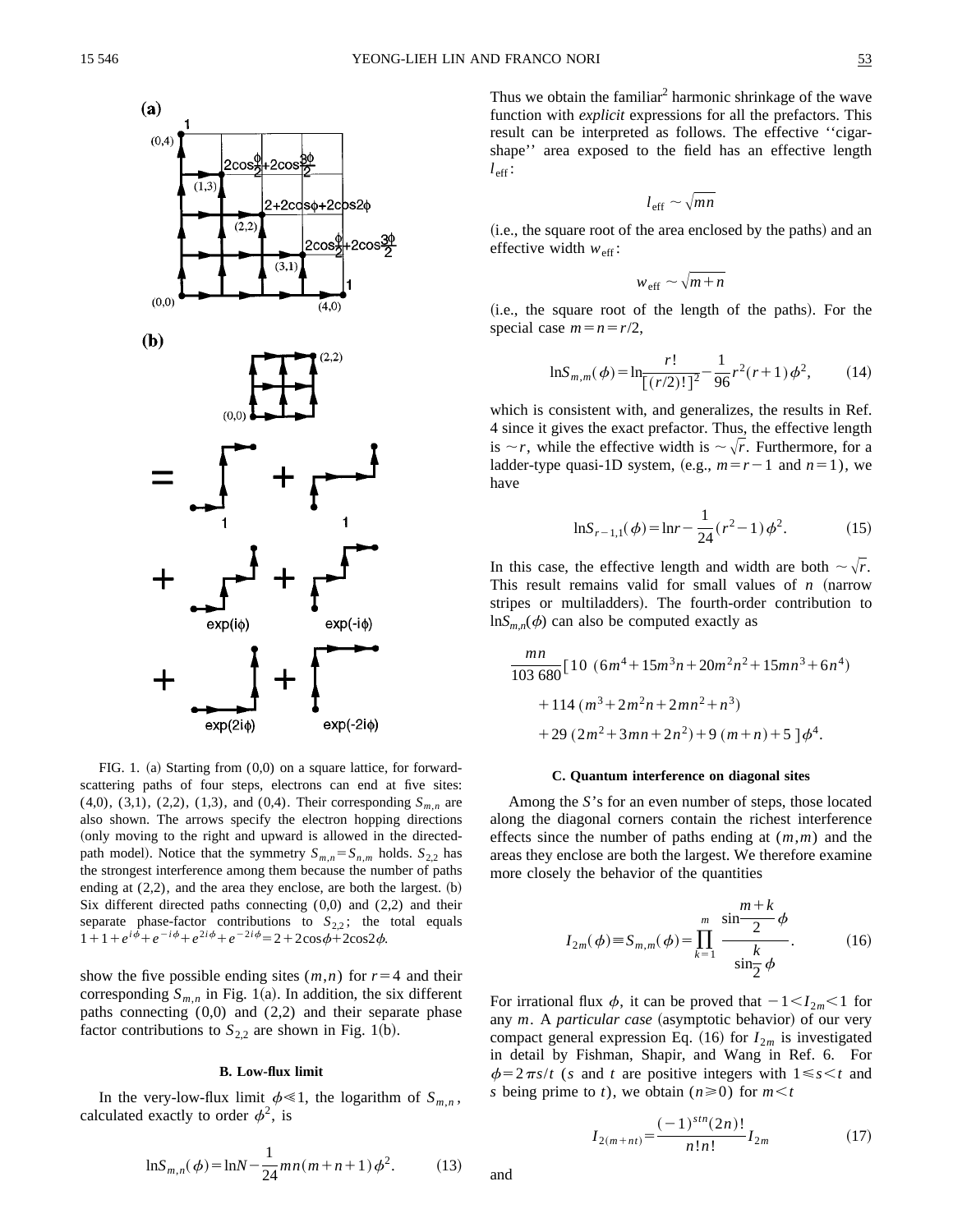



$$
I_{2nt} = (-1)^{stn} \frac{(2n)!}{(n!)^2}.
$$
 (18)

Furthermore, for those *m* satisfying

$$
\frac{t}{2} \le m \le t - 1 \tag{19}
$$

$$
I_{2(m+nt)} = 0.
$$
 (20)

In other words, the zeros of  $I_{2m}(\phi)$  are given by  $\phi=2\pi s/t$  for

$$
\frac{m+1}{n+1} \leq t \leq \frac{2m}{2n+1},\tag{21}
$$

with

$$
0 \le n \le \frac{m-1}{2},\tag{22}
$$

and the *s*'s are prime to each allowed *t*. From a physical viewpoint, these flux values produce the complete cancellation of all phase factors (i.e., *fully destructive interference*) and result in the *vanishing* of the tunneling probability (and conductivity). Indeed, we will see in Sec. III that if we also consider the effects of the on-site impurity scattering, these flux values lead to the largest (i.e., saturated) value for the positive MC.

In Fig. 2, we show the zeros for  $I_2$ , $I_4$ , $I_6$ ,..., $I_{40}$  obtained by using Eqs.  $(21)$  and  $(22)$ . Note that the smallest value of  $\phi/2\pi$  satisfying  $I_{2m}(\phi)=0$  is always  $1/2m$  and the number of zeros rapidly increases when *m* becomes larger.

The  $I_{2m}$  can be expressed as sums of trigonometric cosines. For instance, the first few ones are (with  $\theta = \phi/2$ )

 $I_2 = 2\cos\theta$ ,

$$
I_4 = 2 + 2\cos 2\theta + 2\cos 4\theta,
$$

$$
I_6 = 6\cos\theta + 6\cos3\theta + 4\cos5\theta + 2\cos7\theta + 2\cos9\theta,
$$

$$
I_8 = 8 + 14\cos 2\theta + 14\cos 4\theta + 10\cos 6\theta + 10\cos 8\theta + 6\cos 10\theta
$$

 $+4\cos 12\theta + 2\cos 14\theta + 2\cos 16\theta$ 

FIG. 2. Plot of *m* versus  $\phi/2\pi$  (denoted by short bars in order to visualize them better), between 0 and 1, such that  $I_{2m}(\phi)=0$ ; for  $m=1,2,\ldots,20$ . Note that the smallest one is always 1/2*m* and the number of zeros increases rapidly when *m* becomes larger. The properties of  $I_{2m}$  described in Eqs. (19)–(22) are exhibited in the figure. For instance, when  $\phi/2\pi=1/5$ ,  $I_{2m} = 0$  for  $m = 3 + 5n$  and  $m = 4 + 5n$  with  $n \ge 0$  (namely,  $m=3,4,8,9,13,14,18,19, \ldots$ ).

 $I_{10}$ =40cos $\theta$ +38cos3 $\theta$ +36cos5 $\theta$ +32cos7 $\theta$ +28cos9 $\theta$  $+22\cos 11\theta + 18\cos 13\theta + 14\cos 15\theta + 10\cos 17\theta$  $+6\cos 19\theta + 4\cos 21\theta + 2\cos 23\theta + 2\cos 25\theta$ ,  $I_{12}$ = 58 + 110cos2  $\theta$  + 110cos4  $\theta$  + 102cos6  $\theta$  + 96cos8  $\theta$  $+84\cos 10\theta + 78\cos 12\theta + 64\cos 14\theta + 56\cos 16\theta$ 

$$
+44\text{cos}18\theta+36\text{cos}20\theta+26\text{cos}22\theta+22\text{cos}24\theta
$$

 $+14\cos(26\theta+10\cos(28\theta)+6\cos(30\theta)+4\cos(32\theta$  $+2\cos34\theta+2\cos36\theta$ ,

$$
I_{14} = 338\cos\theta + 332\cos3\theta + 324\cos5\theta + 310\cos7\theta
$$
  
+ 292\cos9\theta + 272\cos11\theta + 250\cos13\theta + 224\cos15\theta  
+ 200\cos17\theta + 174\cos19\theta + 150\cos21\theta + 126\cos23\theta  
+ 106\cos25\theta + 84\cos27\theta + 68\cos29\theta + 52\cos31\theta  
+ 40\cos33\theta + 30\cos35\theta + 22\cos37\theta + 14\cos39\theta  
+ 10\cos41\theta + 6\cos43\theta + 4\cos45\theta + 2\cos47\theta  
+ 2\cos49\theta.

Notice that  $I_{2m}$  depends only on the even (odd) harmonics of  $\theta$  when *m* is even (odd).  $I_{2m}(\phi)$  obeys the following properties: (i)  $2\pi$  (4 $\pi$ ) periodicity in  $\phi$  for even (odd) *m*, namely,

$$
I_{4n}(\phi + 2\pi) = I_{4n}(\phi),
$$
  

$$
I_{4n+2}(\phi + 4\pi) = I_{4n+2}(\phi).
$$

In other words, the period of  $I_{2m}$  corresponds to  $hc/e$  when  $m$  is even, and  $2hc/e$  when  $m$  is odd. (ii) With  $m$  even

$$
I_{2m}(2\pi-\phi)=I_{2m}(\phi)
$$

for  $0 \le \phi \le \pi$ . Also

$$
I_{2m}(\pi) = \frac{m!}{[(m/2)!]^2}.
$$

 $(iii)$  With  $m$  odd

$$
I_{2m}(2\pi \pm \phi) = -I_{2m}(\phi)
$$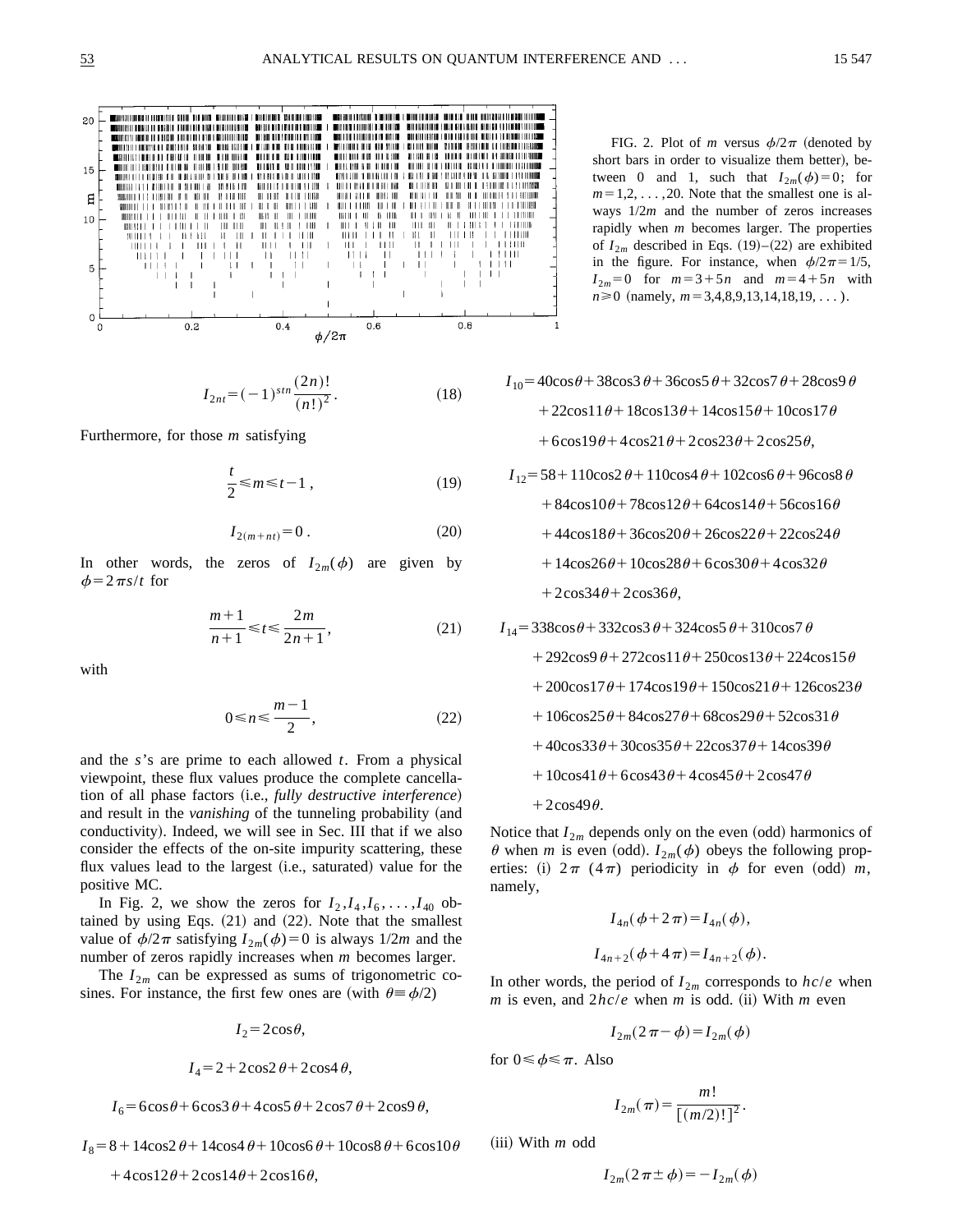

FIG. 3.  $I_{2m}$  for various *m* as functions of the flux through each elementary plaquette,  $\Phi = \phi/2\pi$  in their respective full period. Notice the  $2\pi$  (4 $\pi$ ) periodicity in  $\phi$  for even (odd) *m*. In (a), we plot  $I_2, I_4, \ldots, I_{12}, I_{18}$ , and  $I_{20}$ . To show the behavior of the rapid small-magnitude fluctuations around zero of  $I_{2m}(\Phi)$  for  $1/2m \le \Phi \le 1/2$  when *m* is even and for  $1/2m \le \Phi \le 1/2 - 1/2m$  when *m* is odd: In (b), we plot  $I_{10}$  (top),  $I_{18}$  (middle), and  $I_{38}$  (bottom) for  $\Phi$  in their respective interval [1/2*m*, 1/2]. In (c), we plot  $I_{12}$  (top),  $I_{20}$  (middle), and  $I_{40}$  (bottom) for  $\Phi$  in their respective interval  $[1/2m, 1/2-1/2m]$ . Only some restricted ranges in the vertical axes are exhibited. From these figures, we clearly see the general properties for the behavior of  $I_{2m}$  described in Sec. II C.

for  $0 \le \phi \le 2\pi$ .

From the properties described above, we can draw a general picture of the behavior of  $I_{2m}$ . Let  $\Phi = \phi/2\pi$ .  $I_{2m}(\Phi=0) = (2m)!/(m!)^2$ , which is an enormous number for large *m*. As the magnetic field is turned on,  $I_{2m}$  rapidly drops to its first zero at  $\Phi = 1/2m$ .  $I_{2m}$  then shows distinct behaviors depending on *m*.

For even  $m$ ,  $I_{2m}$  exhibits many small-magnitude fluctuations around zero for  $1/2m < \Phi < 1/2-1/2m$ .  $I_{2m}$  then monotonically climbs from 0 to a large positive value,  $I_{2m}(\pi) = m! / [(m/2)!]^2$ , for  $1/2 - 1/2m \le \Phi \le 1/2$ . It is evident that  $I_{2m}(\pi)$  is still very small compared to  $I_{2m}(0)$ . Within the period  $0 \le \Phi \le 1$  (i.e.,  $0 \le \phi \le 2\pi$ ),  $I_{2m}$  has mirror symmetry with respect to  $\Phi=1/2$  (i.e.,  $\phi=\pi$ ).

For odd  $m$ ,  $I_{2m}$  exhibits many small-magnitude fluctuations around zero for  $1/2m < \Phi < 1 - 1/2m$ . In addition,  $I_{2m}$  always equals 0 at  $\Phi = 1/2$  (i.e.,  $\phi = \pi$ ).  $I_{2m}$ then monotonically drops from 0 to  $-(2m)!/(m!)^2$  for  $1-1/2m \le \Phi \le 1$ . For  $0 \le \Phi \le 1$ ,  $I_{2m}$  has inversion symmetry with respect to  $\Phi = 1/2$ . Within the period  $0 \le \Phi \le 2$  (i.e.,  $0 \le \phi \le 4\pi$ ),  $I_{2m}$  has mirror symmetry around  $\Phi = 1$  (i.e.,  $\phi=2\pi$ ). Recall that for any *m*,  $-1 < I_{2m} < 1$ , for irrational values of  $\Phi$ .

In Fig. 3, we plot  $I_2$  through  $I_{12}$ ,  $I_{18}$ ,  $I_{20}$ ,  $I_{38}$ , and  $I_{40}$ . These figures show very interesting interference patterns of  $I_{2m}$  and clearly reflect the general description given above. It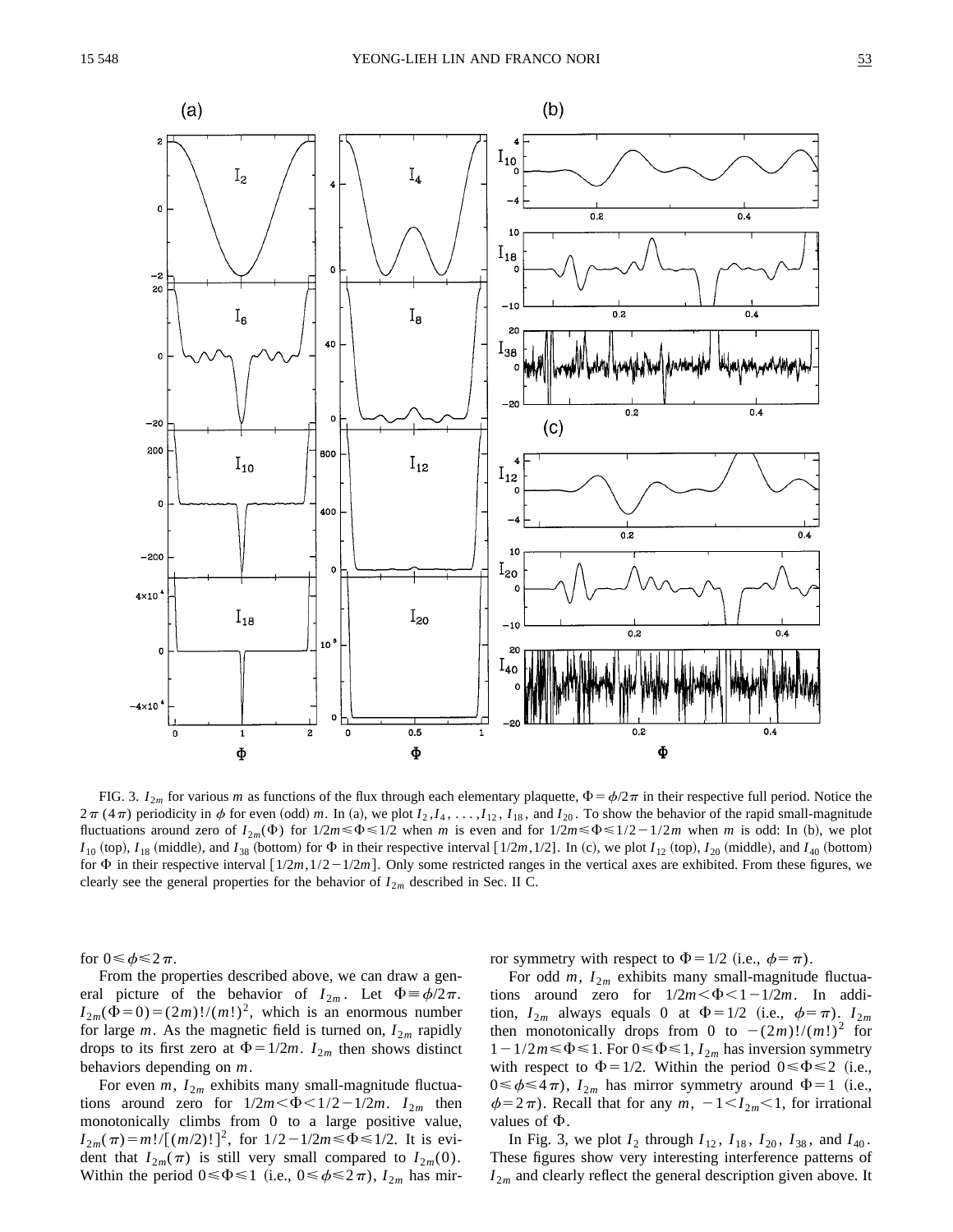is worthwhile to keep in mind that the properties embedded in  $S_{m,n}$  described above play a central role in determining the behavior of the MC obtained in Sec. III.

# **D.** Exact summation of the dominant winding paths:  $S^{(r+2)}$

Up to now, we have focused on the computation of  $S^{(r)}$ and presented a detailed investigation of their properties. When the electrons are less strongly localized, the next higher-order contribution to  $T_{if}$  [i.e.,  $W(V/W)^{r+2}S^{(r+2)}$ , which is the dominant term *including backward excursions* becomes important. Therefore, quantum interference effects between phase factors of paths with backward recursions (i.e., moving downward and to the left is also included) need to be taken into consideration. Notice that paths in  $S^{(r+2)}$ , even though they include backscattering processes, do not involve closed loops enclosing flux (e.g., elementary square plaquettes).

In this section we present the computation of the secondorder contribution, namely  $S^{(r+2)}$ , to the transition amplitude  $T_{if}$ . Let  $P_{mn}$  (=S<sup>(r+2)</sup>) denote the sums over paths of  $m+n+2$  steps starting from (0,0) and ending at  $(m,n)$ . We assume that the electrons are confined on a square lattice with non-negative *x* and *y* coordinates. We can divide the contribution to  $P_{m,n}$  into five parts.

First, hopping directly to site  $(p,0)$ , with  $1 \leq p \leq m$ , electrons take one step back to  $(p-1,0)$ , then hop  $m-p+1+n$  steps to  $(m,n)$ . Second, hopping directly to site  $(0,q)$ , with  $1 \leq q \leq n$ , electrons take one step back to  $(0,q-1)$ , then hop  $m+n-q+1$  steps to  $(m,n)$ . Third, directly hopping to site  $(p,n+1)$ , with  $0 \leq p \leq m$ , electrons move one-step downward to (*p*,*n*) gaining a phase factor  $\exp(-ip\phi/2)$ , then hop  $m-p$  steps to  $(m,n)$ . Fourth, directly hopping to site  $(m+1,q)$ , with  $0 \leq q \leq n$ , electrons move one-step downward to (*m*,*q*) gaining a phase factor  $\exp(iq\phi/2)$ , then hop  $n-q$  steps to  $(m,n)$ . Fifth, directly hopping to  $(p,q)$  with  $1 \leq p \leq m$  and  $1 \leq q \leq n$ , electrons take one step back to either  $(p-1,q)$  or  $(p,q-1)$ , accompanied by the phase factor  $\exp(iq\phi/2)$  or  $\exp(-ip\phi/2)$ , then hop  $m+n-p-q+1$  steps to the ending site  $(m,n)$ . Therefore *Pm*,*<sup>n</sup>* can be written as

$$
P_{m,n} = \sum_{p=1}^{m} B_{p-1,0\rightarrow m,n} + \sum_{q=1}^{n} B_{0,q-1\rightarrow m,n}
$$
  
+ 
$$
\sum_{p=0}^{m} S_{p,n+1} e^{-ip\phi/2} B_{p,n\rightarrow m,n}
$$
  
+ 
$$
\sum_{q=0}^{n} S_{m+1,q} e^{iq\phi/2} B_{m,q\rightarrow m,n}
$$
  
+ 
$$
\sum_{p=1}^{m} \sum_{q=1}^{n} S_{p,q} (e^{iq\phi/2} B_{p-1,q\rightarrow m,n})
$$
  
+ 
$$
e^{-ip\phi/2} B_{p,q-1\rightarrow m,n}),
$$
 (23)

where  $B_{p,q\to m,n}$  is the sum over phase factors of all directed paths (i.e., containing  $m+n-p-q$  steps) starting from  $(p,q)$  and ending at  $(m,n)$ . After some calculation we obtain

$$
B_{p,q\to m,n} = \exp\left\{i\frac{\left[-(m-p)q + (n-q)p\right]\phi}{2}\right\}S_{m-p,n-q}.
$$
\n(24)

By substituting Eq.  $(24)$  into Eq.  $(23)$ , we derive

$$
P_{m,n} = \sum_{p=1}^{m} e^{\frac{in(p-1)\phi}{2}} S_{m-p+1,n} + \sum_{q=1}^{n} e^{-\frac{im(q-1)\phi}{2}} S_{m,n-q+1}
$$
  
+  $e^{-\frac{imn\phi}{2}} \sum_{p=0}^{m} e^{\frac{i(n-1)p\phi}{2}} S_{p,n+1}$   
+  $e^{\frac{imn\phi}{2}} \sum_{q=0}^{n} e^{-\frac{i(m-1)q\phi}{2}} S_{m+1,q}$   
+  $\sum_{p=1}^{m} \sum_{q=1}^{n} S_{p,q} \{e^{-i[(m-1)q-n(p-1)]\phi/2} S_{m-p+1,n-q}$   
+  $e^{-i[m(q-1)-(n-1)p]\phi/2} S_{m-p,n-q+1}\}.$  (25)

In the special case  $m=n$ ,

$$
P_{m,m} = 2 \sum_{j=1}^{m} \cos \left[ \frac{m(m-j)\phi}{2} \right] S_{j,m}
$$
  
+2  $\sum_{j=0}^{m} \cos \left[ \frac{(m^2 - mj + j)\phi}{2} \right] S_{j,m+1}$   
+2  $\sum_{j=0}^{m-1} \cos \left( \frac{j\phi}{2} \right) S_{m-j,m-j} S_{j,j+1}$   
+2  $\sum_{j=1}^{m-1} \sum_{k=0}^{j-1} S_{m-j,m-k} \left\{ \cos \left[ \frac{(mj - mk - j)\phi}{2} \right] S_{j,k+1} + \cos \left[ \frac{(mj - mk + k)\phi}{2} \right] S_{k,j+1} \right\}.$  (26)

The explicit expressions for the first few  $P_{m,m}$  are (with  $\theta = \phi/2$ 

$$
P_{1,1} = 14\cos\theta + 2\cos3\theta,
$$

 $P_{2,2}$ =26+32cos2 $\theta$ +26cos4 $\theta$ +4cos6 $\theta$ +2cos8 $\theta$ ,

 $P_{3,3} = 130 \cos \theta + 124 \cos 3 \theta + 88 \cos 5 \theta + 52 \cos 7 \theta + 40 \cos 9 \theta$  $+8\cos 11\theta + 4\cos 13\theta + 2\cos 15\theta$ ,

 $P_{4,4} = 224 + 410\cos 2 \theta + 396\cos 4 \theta + 308\cos 6 \theta + 282\cos 8 \theta$ 

 $+188\cos 10\theta + 130\cos 12\theta + 76\cos 14\theta + 58\cos 16\theta$ 

 $+14\cos 18\theta + 8\cos 20\theta + 4\cos 22\theta + 2\cos 24\theta$ ,

 $P_{5,5}$ =1446cos $\theta$ +1386cos3 $\theta$ +1308cos5 $\theta$ +1176cos7 $\theta$ 

- $+1032\cos9\theta+842\cos11\theta+690\cos13\theta+542\cos15\theta$
- $+398\cos 17\theta + 264\cos 19\theta + 180\cos 21\theta + 108\cos 23\theta$
- $+80\cos25\theta+24\cos27\theta+14\cos29\theta+8\cos31\theta$
- $+4\cos33\theta+2\cos35\theta$ ,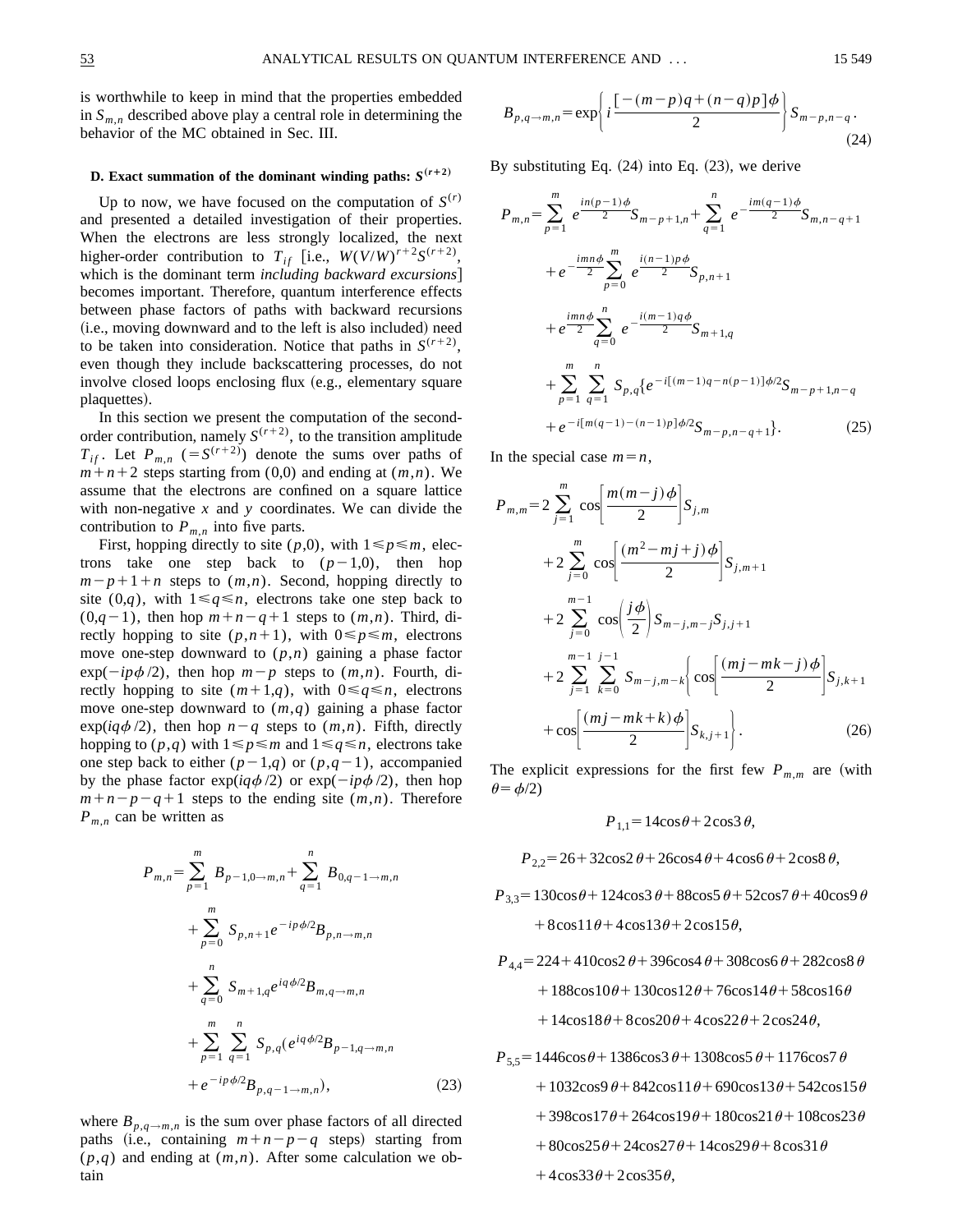

FIG. 4.  $P_{m,m}$  (for  $m=1,2,\ldots,6$ ) as functions of the flux through each elementary plaquette,  $\Phi = \phi/2\pi$ .

 $P_{6.6}$  = 2518 + 4868cos2  $\theta$  + 4808cos4  $\theta$  + 4514cos6  $\theta$ 

 $+4238\cos8\theta + 3788\cos10\theta + 3466\cos12\theta$ 

 $+2938\cos 14\theta + 2554\cos 16\theta + 2074\cos 18\theta$ 

 $+1702\cos(20\theta) + 1298\cos(22\theta) + 1056\cos(24\theta)$ 

- $+736\cos(26\theta) + 536\cos(28\theta) + 356\cos(30\theta) + 244\cos(32\theta)$
- $+148\cos 34\theta + 110\cos 36\theta + 38\cos 38\theta + 24\cos 40\theta$
- $+14\cos42\theta+8\cos44\theta+4\cos46\theta+2\cos48\theta.$

These  $P_{m,m}$ 's are plotted in Fig. 4. Note that  $P_{m,m}$  depends only on the even (odd) harmonics of  $\theta$  and has a period  $2\pi$  (4 $\pi$ ) for even (odd) *m*. The expressions for  $P_{m,m}$  are obviously more complicated than the corresponding  $I_{2m}$ . However, by comparing Figs. 3 and 4, we find that the general features in the interference behaviors are surprisingly similar. We thus infer that the relevant physical quantities are not significantly changed by the addition of interference between the dominant winding paths.

# **III. EFFECTS OF DISORDER**

### **A. Average of the tunneling probability**

To incorporate the effects of random impurities, we now replace the on-site energy part in Eq.  $(1)$  (first term in *H*) by  $\Sigma_i \epsilon_i c_i^{\dagger} c_i$ , where the  $\epsilon_i$ 's are now independent random variables. The Hamiltonian now takes the form

$$
H = \sum_{i} \epsilon_{i} c_{i}^{\dagger} c_{i} + V \sum_{\langle ij \rangle} c_{i}^{\dagger} c_{j} \exp(i A_{ij}).
$$

We have studied two commonly used models: (i)  $\epsilon_i$  can take two values:  $+W$  and  $-W$  with equal probability; and (ii)  $\epsilon_i$  is randomly chosen from a uniform distribution of width *W* and zero mean. We found that both models yield the same results for the MC.

We now start with the general case of the first model, namely,  $\epsilon_i$  can have two values:  $+W$  with probability  $\mu$  and  $-W$  with probability v, where  $\mu + \nu = 1$ . Due to disorder, the transition amplitude becomes

$$
T_{if} = W \left(\frac{V}{W}\right)^r J_{m,n},
$$

with

$$
J_{m,n} = \sum_{\Gamma} \left[ \prod_{j \in \Gamma} \left( -\frac{W}{\epsilon_j} \right) \right] e^{i\Phi_{\Gamma}}, \tag{27}
$$

where  $\Gamma$  runs over all directed paths of *r* steps connecting sites  $(0,0)$  and  $(m,n)$ , and *j* over sites on each path. For all directed paths ending at  $(m,n)$ , electrons traverse  $r=m+n$ sites  $[$ the initial site  $(0,0)$  is excluded $]$ . Each site visited now contributes an additional multiplicative factor of either  $+1$ or  $-1$  to the phase factor. Therefore, for a given path  $\Gamma$ , the probability for obtaining  $\pm e^{i\Phi_{\Gamma}}$  is

$$
P_{\pm} = \frac{(\mu + \nu)^{r} \pm (\mu - \nu)^{r}}{2}.
$$

It is then clear that

$$
\langle J_{m,n}(\phi) \rangle = (P_{+} - P_{-})S_{m,n}(\phi) = (\mu - \nu)^{r} S_{m,n}(\phi),
$$
\n(28)

where  $\langle \cdots \rangle$  denotes averaging over all impurities.

By exploiting Eqs.  $(7)$  and  $(8)$ , we derive the following general expressions valid for *any*  $\mu$  and  $\nu$ :

$$
\langle J_{m,n}^2(\phi) \rangle = (1 - \mathcal{P}) S_{m,n}(2\phi) + \mathcal{P} S_{m,n}^2(\phi), \qquad (29)
$$

where

$$
\mathcal{P} = P_{+}^{N} + P_{-}^{N} + \sum_{k=1}^{N-1} P_{+}^{N-k} P_{-}^{k} (C_{k}^{N} - 4 C_{k-1}^{N-2})
$$
  
= 1 - 4 P\_{+} P\_{-} = (\mu - \nu)^{2r}. (30)

Also, the disorder average of the tunneling probability  $(i.e.,$ the transmission rate)  $|J|^2 = JJ^*$  is

$$
\langle |J_{m,n}(\phi)|^2 \rangle = (1 - \mathcal{P})N + \mathcal{P}S_{m,n}^2(\phi). \tag{31}
$$

The physical origin of Eqs.  $(29)$  and  $(31)$  becomes clearer by rewriting them as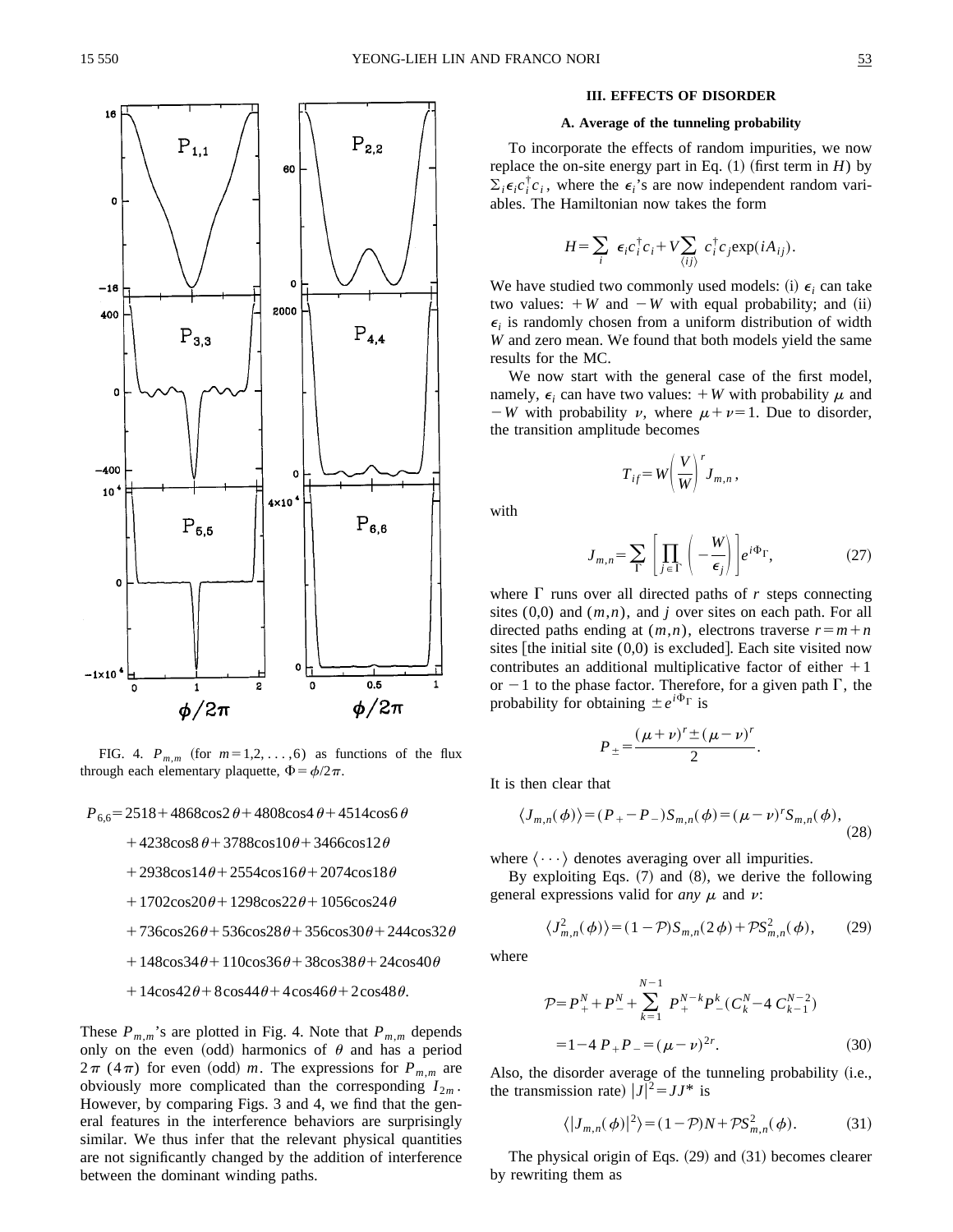$$
\langle J_{m,n}^2(\phi) \rangle = S_{m,n}(2\phi) + \mathcal{P}S_{m,n}(\phi)[S_{m,n}(\phi) - C_{m,n}(\phi)]
$$
\n(32)

and

$$
\langle |J_{m,n}(\phi)|^2 \rangle = N + \mathcal{P}[S_{m,n}^2(\phi) - N], \tag{33}
$$

where

$$
C_{m,n}(\phi) = \frac{\prod_{k=1}^{m+n} \cos\frac{k}{2}\phi}{\left(\prod_{k=1}^m \cos\frac{k}{2}\phi\right)\left(\prod_{k=1}^n \cos\frac{k}{2}\phi\right)},
$$

and we have used

$$
S_{m,n}(2\phi) = S_{m,n}(\phi) C_{m,n}(\phi).
$$

The first terms in Eqs.  $(32)$  and  $(33)$  account for contributions from pairs of identical paths:

$$
\sum_{\Gamma} (\pm e^{i\Phi_{\Gamma}})(\pm e^{i\Phi_{\Gamma}}) = \sum_{\Gamma} e^{2i\Phi_{\Gamma}} = S_{m,n}(2\phi)
$$

in  $\langle J_{m,n}^2 \rangle$ , and

$$
\sum_{\Gamma} (\pm e^{i\Phi_{\Gamma}})(\pm e^{i\Phi_{\Gamma}}) = \sum_{\Gamma} 1 = N
$$

in  $\langle |J_{m,n}|^2 \rangle$ . The second terms in Eqs. (32) and (33) account for contributions from pairs of distinct paths. Note that  $S_{m,n}(0) = N$  and  $C_{m,n}(0) = 1$ , when  $\phi = 0$ . We then have in the absence of magnetic flux

$$
\langle J_{m,n}^2(0)\rangle = \langle |J_{m,n}(0)|^2 \rangle = N + \mathcal{P}N(N-1). \tag{34}
$$

Furthermore, in the special case  $\mu = \nu = 1/2$ , since P=0 we then obtain

$$
\langle J_{m,n}(\phi) \rangle = 0,
$$
  

$$
\langle J_{m,n}^2(\phi) \rangle = S_{m,n}(2 \phi),
$$
  

$$
\langle |J_{m,n}(\phi)|^2 \rangle = N.
$$

# **B. Higher-order moments and general expressions for the first few leading terms**

For  $\mu = \nu = 1/2$  (the most studied case so far), we can obtain analytical expressions for the moments  $\langle J_{m,n}^{2p}(\phi) \rangle$  and  $\langle |J_{m,n}(\phi)|^{2p} \rangle$  for any value of *p*. Only a few of these will be presented here. From now on,  $J(\phi)$  stands for  $J_{m,n}(\phi)$  and *S*( $\phi$ ) stands for *S<sub>m,n</sub>*( $\phi$ ). The derivation of these moments is given in Appendix A.

$$
\langle J^4(\phi) \rangle = 3S^2(2\phi) - 2S(4\phi),\tag{35a}
$$

$$
\langle J^6(\phi) \rangle = 15 S^3 (2 \phi) - 30 S (2 \phi) S (4 \phi) + 16 S (6 \phi), \tag{35b}
$$

$$
\langle J^8(\phi) \rangle = 105 S^4 (2 \phi) - 420 S^2 (2 \phi) S (4 \phi) + 448 S (2 \phi) S (6 \phi) + 140 S^2 (4 \phi) - 272 S (8 \phi), \tag{35c}
$$

$$
\langle J^{10}(\phi) \rangle = 945 S^5 (2 \phi) - 6300 S^3 (2 \phi) S (4 \phi) + 10080 S^2 (2 \phi) S (6 \phi)
$$
  
+ 6300 S(2 \phi) S<sup>2</sup>(4 \phi) - 12240 S(2 \phi) S(8 \phi) - 6720 S(4 \phi) S(6 \phi) + 7936 S(10 \phi), (35d)

$$
\langle J^{12}(\phi) \rangle = 10\ 395S^6(2\phi) - 103\ 950S^4(2\phi)S(4\phi) + 221\ 760S^3(2\phi)S(6\phi)
$$
  
+ 207\ 900S<sup>2</sup>(2\phi)S<sup>2</sup>(4\phi) - 403\ 920S<sup>2</sup>(2\phi)S(8\phi) - 443\ 520S(2\phi)S(4\phi)S(6\phi) - 46\ 200S^3(4\phi)  
+ 523\ 776S(2\phi)S(10\phi) + 269\ 280S(4\phi)S(8\phi) + 118\ 272S^2(6\phi) - 353\ 792S(12\phi), (35e)

$$
\langle J^{14}(\phi)\rangle = 135 \ 135 S^7(2\phi) - 1 \ 891 \ 890 S^5(2\phi) S(4\phi) + 5 \ 045 \ 040 S^4(2\phi) S(6\phi) + 6 \ 306 \ 300 S^3(2\phi) S^2(4\phi)
$$
  
\n
$$
-12 \ 252 \ 240 S^3(2\phi) S(8\phi) - 20 \ 180 \ 160 S^2(2\phi) S(4\phi) S(6\phi) - 4 \ 204 \ 200 S(2\phi) S^3(4\phi)
$$
  
\n
$$
+23 \ 831 \ 808 S^2(2\phi) S(10\phi) + 24 \ 504 \ 480 S(2\phi) S(4\phi) S(8\phi) + 10 \ 762 \ 752 S(2\phi) S^2(6\phi)
$$
  
\n
$$
+6 \ 726 \ 720 S^2(4\phi) S(6\phi) - 32 \ 195 \ 072 S(2\phi) S(12\phi) - 15 \ 887 \ 872 S(4\phi) S(10\phi)
$$
  
\n
$$
-13 \ 069 \ 056 S(6\phi) S(8\phi) + 22 \ 368 \ 256 S(14\phi),
$$
  
\n(35f)

and

$$
\langle |J(\phi)|^4 \rangle = 2 N(N-1) + S^2(2\phi), \tag{36a}
$$

$$
\langle |J(\phi)|^6 \rangle = 2 N(3N^2 - 9N + 8) + 3 (3N - 4)S^2(2\phi), \tag{36b}
$$

$$
\langle |J(\phi)|^8 \rangle = 8 N(3N^3 - 18N^2 + 41N - 34) + 8 (9N^2 - 33N + 32)S^2(2\phi) + 9 S^4(2\phi) - 12 S^2(2\phi)S(4\phi) + 4 S^2(4\phi),
$$
\n(36c)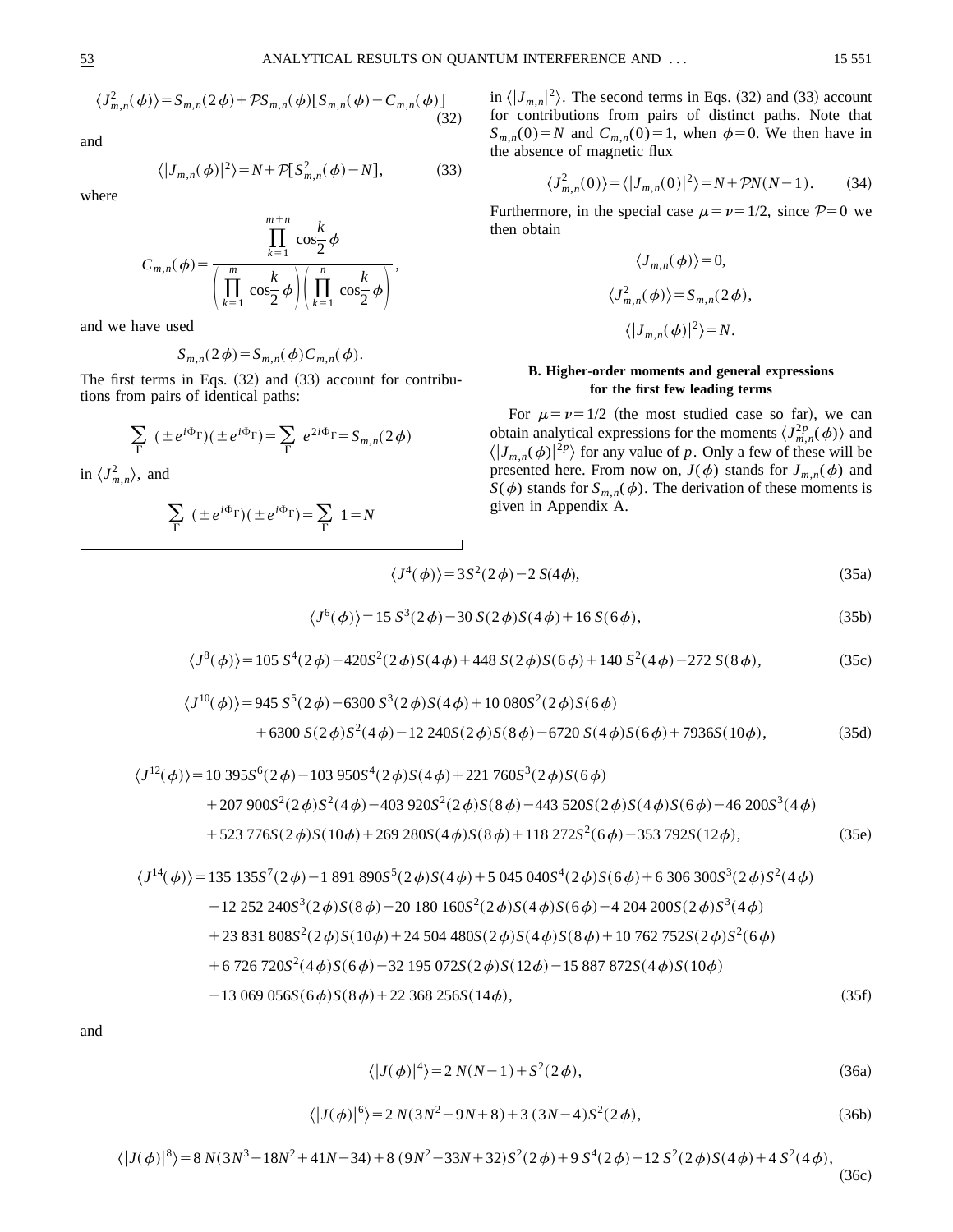$$
\langle |J(\phi)|^{10} \rangle = 8 N(15N^4 - 150N^3 + 625N^2 - 1250N + 992) + 40 (15N^3 - 105N^2 + 260N - 216)S^2(2\phi) + 75 (3N - 8)S^4(2\phi) - 20 (15N - 44)S^2(2\phi)S(4\phi) + 20 (5N - 16)S^2(4\phi),
$$
\n(36d)

$$
\langle |J(\phi)|^{12}\rangle = 16 N(45N^5 - 675N^4 + 4425N^3 - 15525N^2 + 28706N - 2212) + 120 (45N^4 - 510N^3 + 2295N^2 - 4702N + 3552)S^2(2\phi) + 30 (135N^2 - 854N + 1440)S^4(2\phi + 225 S^6(2\phi) - 120 (45N^2 - 309N + 556)S^2(2\phi)S(4\phi) - 900 S^4(2\phi)S(4\phi) + 24 (75N^2 - 555N + 1064)S^2(4\phi) + 900 S^2(2\phi)S^2(4\phi) + 480 S^3(2\phi)S(6\phi) - 960 S(2\phi)S(4\phi)S(6\phi) + 256 S^2(6\phi),
$$
 (36e)

$$
\langle |J(\phi)|^{14}\rangle = 16 N(315N^6 - 6615N^5 + 62475N^4 - 334425N^3 + 1057322N^2 - 1854160N + 1398016) + 56 (945N^5 - 1575N^4 + 110775N^3 - 401730N^2 + 732536N - 518464)S^2(2\phi) + 1470 (45N^3 - 495N^2 + 1920N - 2576)S^4(2\phi) + 11 025(N - 4)S^6(2\phi) - 840 (105N^3 - 1239N^2 + 5096N - 7192)S^2(2\phi)S(4\phi) - 2940 (15N - 64)S^4(2\phi)S(4\phi) + 2940 (15N - 68)S^2(2\phi)S^2(4\phi) + 3360 (7N - 31)S^3(2\phi)S(6\phi) + 56 (525N^3 - 6615N^2 + 28784N - 42688)S^2(4\phi) - 448 (105N - 493)S(2\phi)S(4\phi)S(6\phi) + 1792 (7N - 34)S^2(6\phi).
$$
 (36f)

These moments satisfy the consistency check  $\langle J^{2p}(0)\rangle = \langle |J(0)|^{2p}\rangle$  and odd moments vanish by symmetry.

The moments provide an analytical view of the structure of the QI in the tunneling process. Since  $|J|^2 = JJ^*$ , each  $|J|^2$  represents *N forward* paths to  $(m,n)$ , each one with its corresponding *reversed* path back to the origin. Also,  $\langle |J(\phi)|^{2p} \rangle$  averages over the contributions of  $N^p$  such pairs of paths. In general,  $\langle |J(\phi)|^{2p} \rangle$  consist of terms involving  $N^k$ ( $k=1, \ldots, p$ ). The above explicit expressions for the moments will allow us to deduce general formulas for the first few leading (i.e., dominant) terms in the moments.

We first focus on the leading terms  $({\alpha}N^p)$ , since they provide the most significant contribution to the moments when *N* is large. Recall that  $S(0) = N$ , therefore we need to consider all terms involving  $S^{2k}(2\phi)N^{p-2k}$  in  $\langle |J(\phi)|^{2p}\rangle$ . We derive (see Appendix B for more details)

$$
\langle |J(0)|^{2p} \rangle = (2p - 1)!!N^p, \tag{37}
$$

$$
\langle |J(\phi)|^{2p}\rangle = p!N^p \Bigg\{ \sum_{k=0}^{\infty} \frac{(2k)! C_{2k}^p}{(2^k k!)^2} \Bigg[ \frac{S(2\phi)}{N} \Bigg]^{2k} \Bigg\}. \tag{38}
$$

Furthermore, by considering all the second leading terms  $(\alpha N^{p-1})$ , we obtain

$$
\langle |J(0)|^{2p} \rangle = -\frac{1}{3}p(p-1)[(2p-1)!!]N^{p-1}, \qquad (39)
$$

$$
\langle |J(\phi)|^{2p} \rangle = -\frac{p!N^{p-1}}{6} \left\{ \sum_{k=0}^{\infty} \frac{(2k+1)!}{(2^k k!)^2} \left[ (3p+2k-3)C_{2k+1}^p + 2kC_{2k+2}^p \frac{S(4\phi)}{N} \right] \left[ \frac{S(2\phi)}{N} \right]^{2k} \right\}.
$$
 (40)

Also, when  $S(2p\phi)=0$  with  $p\geq 1$  [e.g., at  $\phi=\pi/m$ ,  $S_{m,m}(2p\phi)=0$ , the third leading terms ( $\propto N^{p-2}$ ) in the moments are

$$
\langle |J(0)|^{2p}\rangle = \frac{1}{90}p(p-1)(p-2)(5p+1)[(2p-1)!!]N^{p-2},\tag{41}
$$

$$
\langle |J(\phi)|^{2p} \rangle = \frac{1}{72} p(p-1)(p-2)(9p+5)(p!)N^{p-2}.
$$
\n(42)

The above general expressions for the moments are of value since they enable us to *analytically* obtain the dominant contributions to the quantity we are interested in: the magnetoconductance.

### **C. Analytical results for the magnetoconductance**

We now use the replica method:

$$
\langle \ln |J(\phi)|^2 \rangle = \lim_{p \to 0} \frac{\langle |J(\phi)|^{2p} \rangle - 1}{p} \tag{43}
$$

to compute the log-averaged MC with respect to the zerofield log-averaged MC (denoted by  $L_{MC}$ ), defined as

$$
L_{\text{MC}} \equiv \langle \ln |J(\phi)|^2 \rangle - \langle \ln |J(0)|^2 \rangle
$$
  
= 
$$
\lim_{p \to 0} \frac{\langle |J(\phi)|^{2p} \rangle - \langle |J(0)|^{2p} \rangle}{p}.
$$
 (44)

Taking into account only the first leading terms in the moments, shown in Eqs.  $(37)$  and  $(38)$ , we derive the  $L_{MC}$  as

$$
L_{\rm MC} = \ln 2 - \sum_{k=1}^{\infty} \frac{(2k-1)!}{(2^k k!)^2} \left[ \frac{S(2\phi)}{N} \right]^{2k},\tag{45}
$$

where we have

$$
\sum_{k=1}^{\infty} \frac{(2k-1)!}{(2^k k!)^2} = \ln 2.
$$
 (46)

Exploiting the following identity<sup>18</sup> for  $0 < x \le 1$ :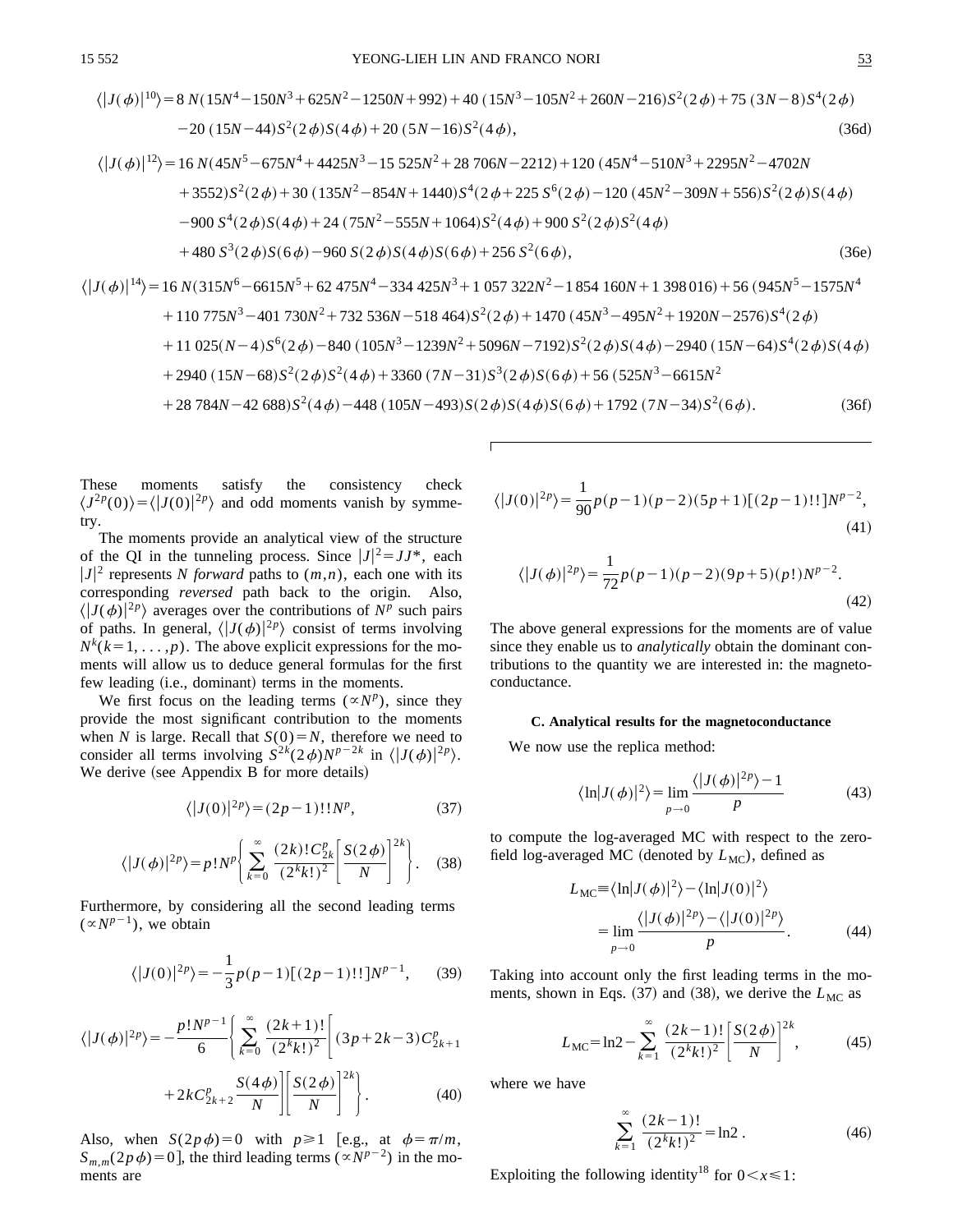$$
\cosh^{-1}\frac{1}{x} = \ln \frac{2}{x} - \sum_{k=1}^{\infty} \frac{(2k-1)!}{(2^k k!)^2} x^{2k},
$$

which reduces to Eq.  $(46)$  for  $x=1$ , we thus obtain a very concise exact expression for the  $L_{MC}$  as

$$
L_{\rm MC} = \begin{cases} \cosh^{-1} \frac{N}{|S(2\phi)|} - \ln \frac{N}{|S(2\phi)|} & \text{when } S(2\phi) \neq 0\\ \ln 2 & \text{when } S(2\phi) = 0 \end{cases} \tag{47}
$$

$$
= \ln \left[ 1 + \sqrt{1 - \left( \frac{S(2\phi)}{N} \right)^2} \right].
$$
 (48)

The typical MC of a sample

$$
G(\phi) = \exp(\langle \ln |J(\phi)|^2 \rangle)
$$

is then given by, normalized by the zero-field MC *G*(0),

$$
\frac{G(\phi)}{G(0)} = \exp(L_{MC}) = 1 + \sqrt{1 - \left[\frac{S(2\phi)}{N}\right]^2}.
$$
 (49)

Equation  $(49)$  is one of our main results. It provides a concise closed-form expression for the MC, as an *explicit* function of the magnetic flux. From Eq.  $(49)$  it becomes evident that a magnetic field leads to an increase in the *positive* MC:  $G(\phi)/G(0)$  increases from 1 to a saturated value 2 [since  $S(2\phi)$  decreases from *N* to 0 when the flux is turned on and increased.  $G(\phi)=2G(0)$  at the field  $\phi$  that satisfies  $S(2\phi)=0$ . Furthermore, it is clear that the MC varies *periodically* with the magnetic field and the periodicity in the flux is equal to the superconducting flux quantum *hc*/2*e*.

It is important to point out that Eqs.  $(48)$  and  $(49)$  are valid in any dimension as long as we use the corresponding *D*-dimensional sum  $S^{(r)}$ .

It is illuminating to draw attention to the close relationship between the behaviors of  $I_{2m}(2\phi) = S_{m,m}(2\phi)$  and the corresponding  $G(\phi)$ . When  $\phi=0$ ,  $[I_{2m}(0)/N]^2=1$ , which is the *largest* value of  $[I_{2m}(2\phi)/N]^2$  as a function of  $\phi$ , and the MC is equal to the *smallest* value  $G(0)$ . When the magnetic field is increased from zero,  $[I_{2m}(2\phi)/N]^2$  quickly approaches (more rapidly as *m* becomes larger) its *smallest*  value, which is zero, at  $\phi/2\pi=1/4m$ . At the same time, the MC rapidly increases to the *largest* value 2*G*(0).

The physical implication of this is clear: fully constructive interference in the case without disorder leads to the smallest hopping conduction in the presence of disorder. While fully destructive interference in the case without disorder yields the largest hopping conduction in the presence of disorder. Moreover, when *m* (the system size is  $m \times m$ ) is large,  $G(\phi)/G(0)$  remains in the close vicinity of 2 for  $\phi/2\pi$  = 1/4*m* in spite of the strong very-small-magnitude fluctuations of  $I_{2m}(2\phi)/N$  around zero.

The saturated value of the magnetic field  $B_{sa}$  [i.e., the first field that makes  $G(\phi)=2G(0)$  is inversely proportional to twice the hopping length: the larger the system is, the smaller  $B_{sa}$  will be. In other words, as soon as the system, with hopping distance  $r=2m$ , is penetrated by a total flux of  $(1/2r)\times (r/2)^2 = r/8$  (in units of the flux quantum  $hc/e$ ), the MC reaches the saturation value  $2G(0)$ .

Defining the relative MC,  $\Delta G(\phi)$ , as

$$
\Delta G(\phi) \! = \! \frac{G(\phi) \! - \! G(0)}{G(0)},
$$

and utilizing Eq. (49), we show  $\Delta G(\phi)$  versus  $\phi$  for several different hopping lengths in Fig. 5. The behavior of  $\Delta G(\phi)$  described above can be clearly observed in these figures.

Now let us examine the behavior of the MC in the lowflux limit. From Eqs.  $(14)$  and  $(15)$ , it follows then that, for very small fields, in 2D

$$
\Delta G(\phi) \simeq \frac{\sqrt{3}}{6} r^{3/2} \phi,\tag{50}
$$

and in ladder-type quasi-1D structures

$$
\Delta G(\phi) \simeq \frac{\sqrt{3}}{3} r \phi. \tag{51}
$$

In Fig. 6, we plot  $\Delta G(\phi)$  computed directly from Eq. (49), for various small values of  $\phi$ , versus  $r^{3/2}\phi$ , with  $r=2,4,\ldots,1000$ , in (a) and versus  $r\phi$ , with  $r=2,3,\ldots,500$ , in (b), respectively, for 2D and quasi-1D systems. It is seen that, both in  $(a)$  and  $(b)$ , all the data nicely collapse into a straight line, which verifies the scaling of the low-flux MC in Eqs.  $(50)$  and  $(51)$ .

If we consider the second leading terms in the moments, namely Eqs.  $(39)$  and  $(40)$ , the second-order contribution to the  $L_{MC}$  is

$$
L_{\rm MC} = \begin{cases} 0 & \text{when } S(2\phi)/N = \pm 1\\ \frac{1}{6N} \left\{ 1 - \sum_{k=1}^{\infty} \left[ \frac{(2k+1)!}{(2^k k!)^2} \left( \frac{2k-3}{2k+1} - \frac{k}{k+1} \frac{S(4\phi)}{N} \right) \left( \frac{S(2\phi)}{N} \right)^{2k} \right] \right\} & \text{when } S(2\phi)/N \neq \pm 1 \end{cases}
$$

$$
= \begin{cases} 0 & \text{when } \Lambda = 0\\ \frac{1}{6N} \left\{ 1 - \frac{1-\Lambda}{\Lambda^3(1+\Lambda)} \left[ \left( 1 - \frac{S(4\phi)}{N} \right) (1+2\Lambda) - \Lambda^2 (2+3\Lambda) \right] \right\} & \text{when } \Lambda \neq 0, \end{cases}
$$
(52)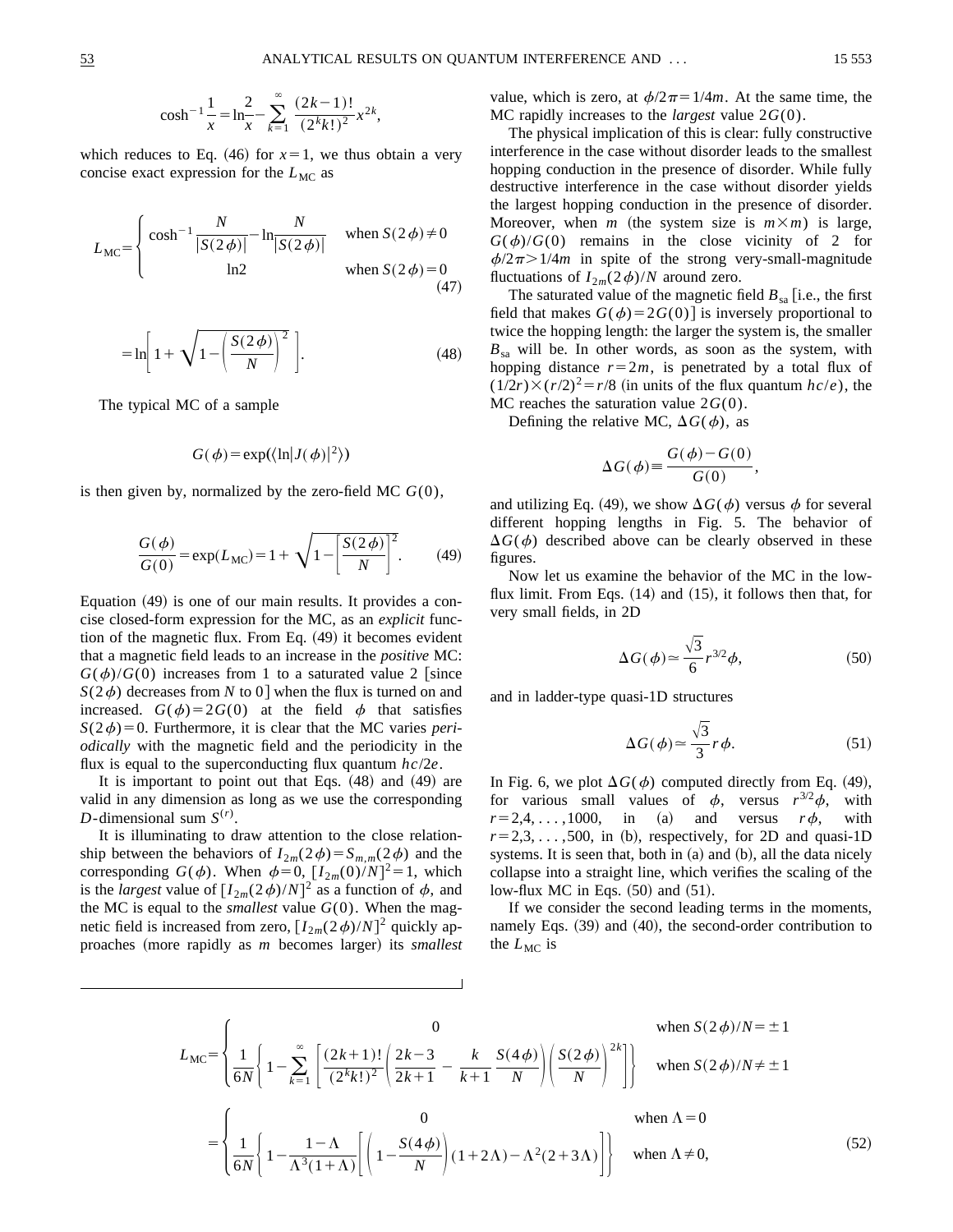

FIG. 5. The relative magnetoconductance  $\Delta G(\phi)$  versus  $\phi/2\pi$ for hopping between  $(0,0)$  and  $(r/2, r/2)$  for several system sizes. From  $(a)$  to  $(d)$ , the hopping length  $r$  corresponds to 4, 10, 20, and 50, respectively. Insets show  $\Delta G(\phi)$  for  $\phi$  between 0 and the corresponding saturated field  $\phi/2\pi=1/2r$ . It is observed that for large systems (i.e., *r* large),  $\Delta G(\phi)$  rapidly approaches the saturation value 1 even at  $\phi/2\pi$ , which is less than  $1/2r$ .

where

$$
\Lambda = \sqrt{1 - \left(\frac{S(2\phi)}{N}\right)^2},
$$

and we have used



FIG. 6. (a)  $\Delta G$  versus  $r^{3/2}B$  in 2D with the hopping length  $r=2,4,\ldots,1000$ , and (b)  $\Delta G$  versus *rB* in quasi-1D with  $r=2,3, \ldots, 500$ , for various small values of *B*. All the data nicely collapse into a straight line, which verifies the scaling behavior of the small-field  $\Delta G$ :  $(\sqrt{3}/6)r^{3/2}\phi$  in 2D and  $(\sqrt{3}/3)r\phi$  for quasi-1D systems. The distance between these data and the solid reference line reflects the prefactor:  $\sqrt{3}/6$  in (a) and  $\sqrt{3}/3$  in (b).

$$
\sum_{k=1}^{\infty} \frac{(2k)!}{(2^k k!)^2} x^{2k} = \frac{1 - \sqrt{1 - x^2}}{\sqrt{1 - x^2}},
$$

$$
\sum_{k=1}^{\infty} 2k \frac{(2k)!}{(2^k k!)^2} x^{2k} = \frac{x^2}{(1-x^2)^{3/2}},
$$

$$
\sum_{k=1}^{\infty} \frac{(2k)!}{(k+1)(2^k k!)^2} x^{2k} = \frac{x^2}{(1-\sqrt{1-x^2})^2}.
$$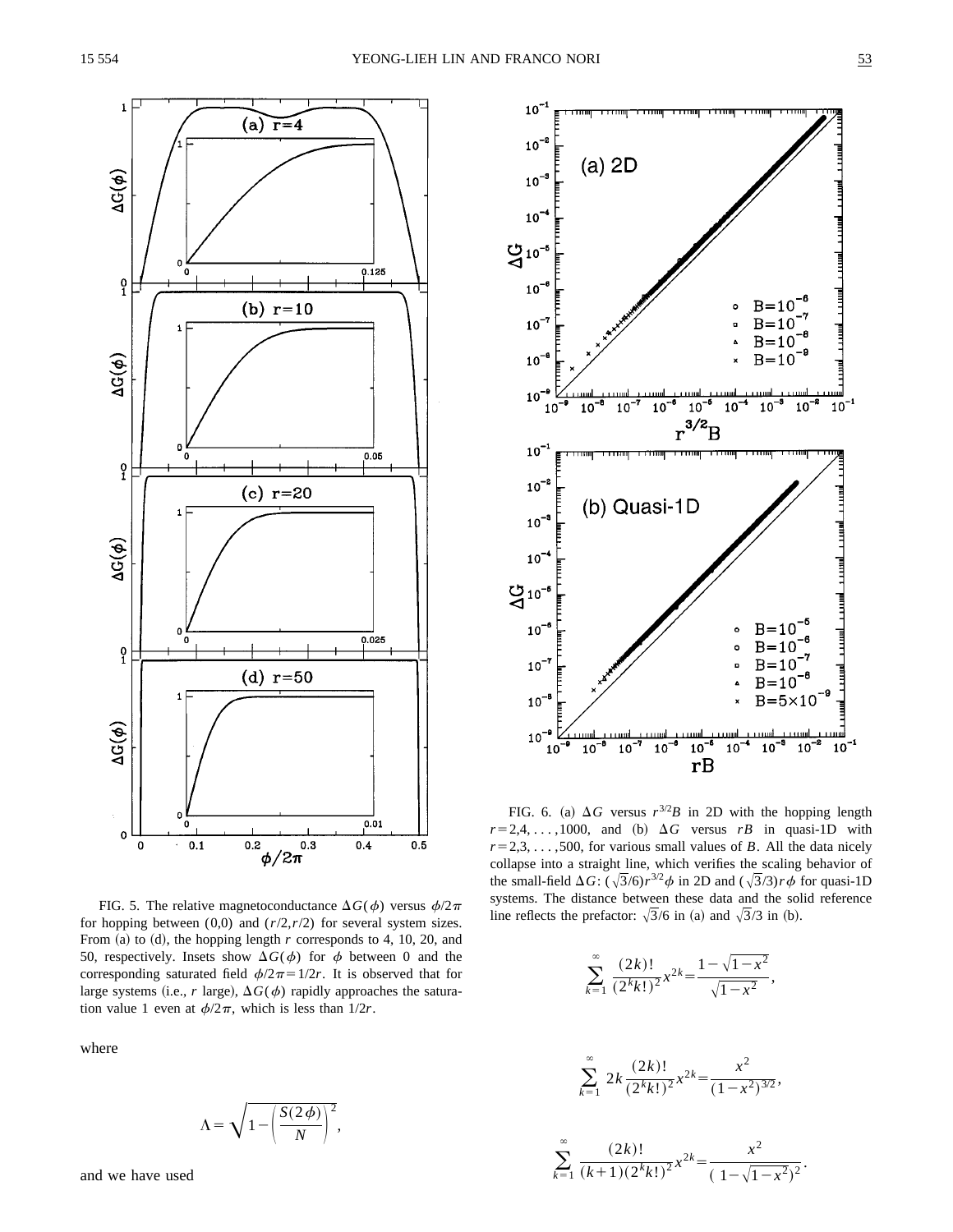The principal features in the behavior of the MC are not significantly modified by the addition of the contribution from  $L_{MC}$  in Eq. (52): while the magnitude of  $\Delta G(\phi)$  is slightly increased for  $\phi \neq 0$ , the period of the MC remains unchanged.

For a 2D system and in the low-flux limit, we derive from Eq.  $(52)$  for diagonal sites  $(r/2, r/2)$ :

$$
\Delta G(\phi) = (\sqrt{3}/24N)r^{3/2}\phi.
$$

Comparing this result with Eq.  $(50)$ , we see that the dependence of the small-field MC on the hopping length and the field is the same except for different prefactors. Summing up both contributions, we have for small  $\phi$ 

$$
\Delta G(\phi) = \frac{\sqrt{3}}{6} \left( 1 + \frac{1}{4N} \right) r^{3/2} \phi. \tag{53}
$$

In addition, when  $S(2p\phi)=0$ , we have from Eqs. (37)–  $(42)$ 

$$
L_{\rm MC} = \ln 2 + \frac{1}{6N} + \frac{7}{60N^2} + O\left(\frac{1}{N^3}\right). \tag{54}
$$

This indicates that the magnitude of the positive MC is gradually increased (e.g., the saturation value of  $\Delta G$  is raised above 1) when contributions from higher-order terms  $(i.e.,$ terms  $\propto 1/N^k$  with  $k \ge 1$ ) are included, though they are negligibly small.

## **D. Discussion**

Our results for the MC are in good agreement with experimental measurements.19,20 For instance, a positive MC is observed in the VRH regime of both macroscopically large In  $2O_{3-x}$  samples<sup>19</sup> and compensated *n*-type CdSe.<sup>20</sup> Moreover, saturation in the MC as the field is increased is also reported in Ref. 20.

The results for  $\Delta G(\phi)$  presented in this work are consistent with theoretical studies based on an independentdirected-path formalism<sup>8</sup> and a random matrix theory of the transition strengths.<sup>9</sup> The advantages of our results include (i) they provide explicit expressions for the first two dominant contributions to the MC, as a function of the magnetic field; (ii) they provide straightforward determination of the period of the oscillation of the MC; (iii) they provide explicit scaling behaviors (i.e., the dependence on the hopping length and the orientation and strength of the field) of the low-flux  $MC$  in quasi-1D, 2D, and 3D systems; and  $(iv)$  they allow us to make quantitative comparison with experimental data. Finally, it is important to emphasize that our analytic results [Eqs.  $(48)$ ,  $(49)$ , and  $(52)$ ] for the MC are equally applicable to *any dimension*, since the essential ingredient in our expressions is the QI quantity  $S^{(r)}$ , which takes into account the dimensionality.

In Appendix B, we outline the computational scheme using the second model of disorder, i.e.,  $\epsilon_i$  is randomly chosen from the interval  $[-W/2, W/2]$ . The moments obtained in this case are the same as those presented in Eqs.  $(37)$  and  $(38)$ . Therefore, the result for the MC remains unchanged.

# **IV. QUANTUM INTERFERENCE AND THE SMALL-FIELD MAGNETOCONDUCTANCE ON A THREE-DIMENSIONAL CUBIC LATTICE**

#### **A. Sums over forward-scattering paths**

Let  $S_{m,n,l}$  (=  $S^{(r)}$  in 3D) be the sum over all phase factors associated with directed paths of  $m+n+l(=r)$  steps along which an electron may hop from  $(0,0,0)$  to the site  $(m, n, l)$ . Again we assume *m*, *n*, and  $l \ge 0$ . In other words, electrons can now also hop in the positive *z* direction. The vector potential of a general magnetic field  $(B_x, B_y, B_z)$  can be written as

$$
\mathbf{A} = \frac{1}{2} (zB_y - yB_z, xB_z - zB_x, yB_x - xB_y).
$$

Also,  $a/2\pi$ ,  $b/2\pi$ , and  $c/2\pi$  represent the three fluxes through the respective elementary plaquettes on the *yz*-, *zx*-, and *xy*-planes. To compute  $S_{m,n,l}$ , we start from the following recursion relation:

$$
S_{m,n,l} = \sum_{p=0}^{m} \sum_{q=0}^{n} A_{p,q,l \to m,n,l} \exp\left(i \frac{qa - pb}{2}\right) S_{p,q,l-1},\tag{55}
$$

where  $A_{p,q,l\rightarrow m,n,l}$  is the sum over all directed paths starting from  $(p,q,l)$  and ending at  $(m,n,l)$ . The physical meaning of Eq.  $(55)$  is as follows. The site  $(m,n,l)$  is reached by taking one step from  $(p,q,l-1)$  to  $(p,q,l)$ , acquiring the phase  $i(qa-pb)/2$ , then traversing from  $(p,q,l)$  to  $(m, n, l)$  on the  $z = l$  plane. After some calculation, we find that

$$
A_{p,q,l\to m,n,l}
$$
  
= exp $\left\{i\left[\frac{(m-p)(lb-qc)+(n-q)(pc-la)}{2}\right]\right\}$   
× $S_{m-p,n-q}(c)$ , (56)

where  $S_{m-p,n-q}(c)$  is defined as shown in Eq. (10). By applying Eq.  $(56)$  *l* times, we obtain a general formula of  $S_{m,n,l}$  for  $m,n,l \geq 1$  in terms of the fluxes *a*, *b*, and *c* as

$$
S_{m,n,l}(a,b,c) = \exp\left[-i\left(\frac{nla + Imb + mnc}{2}\right)\right] \mathcal{L}_{m,n,l}(a,b,c),\tag{57}
$$

where

$$
\mathcal{L}_{m,n,l}(a,b,c) = \left\{ \prod_{j=1}^{l} \left[ \sum_{p_j=0}^{p_{j+1}} \sum_{q_j=0}^{q_{j+1}} \exp\{i[q_j a + (m-p_j) b + p_j(q_{j+1}-q_j)c]\} L_{p_{j+1}-p_j,q_{j+1}-q_j}(c) \right] \right\}
$$
  
× $L_{p_1,q_1}(c)$ , (58)

with  $p_{l+1} \equiv m$ ,  $q_{l+1} \equiv n$ , and the  $L_{p,q}(c)$ 's are defined as in Eq.  $(12)$ .

It is clear that  $S_{m,n,0} = S_{m,n}(c)$ ,  $S_{m,0,l} = S_{m,l}(b)$ , and  $S_{0,n,l} = S_{n,l}(a)$ . Also, the following symmetries hold: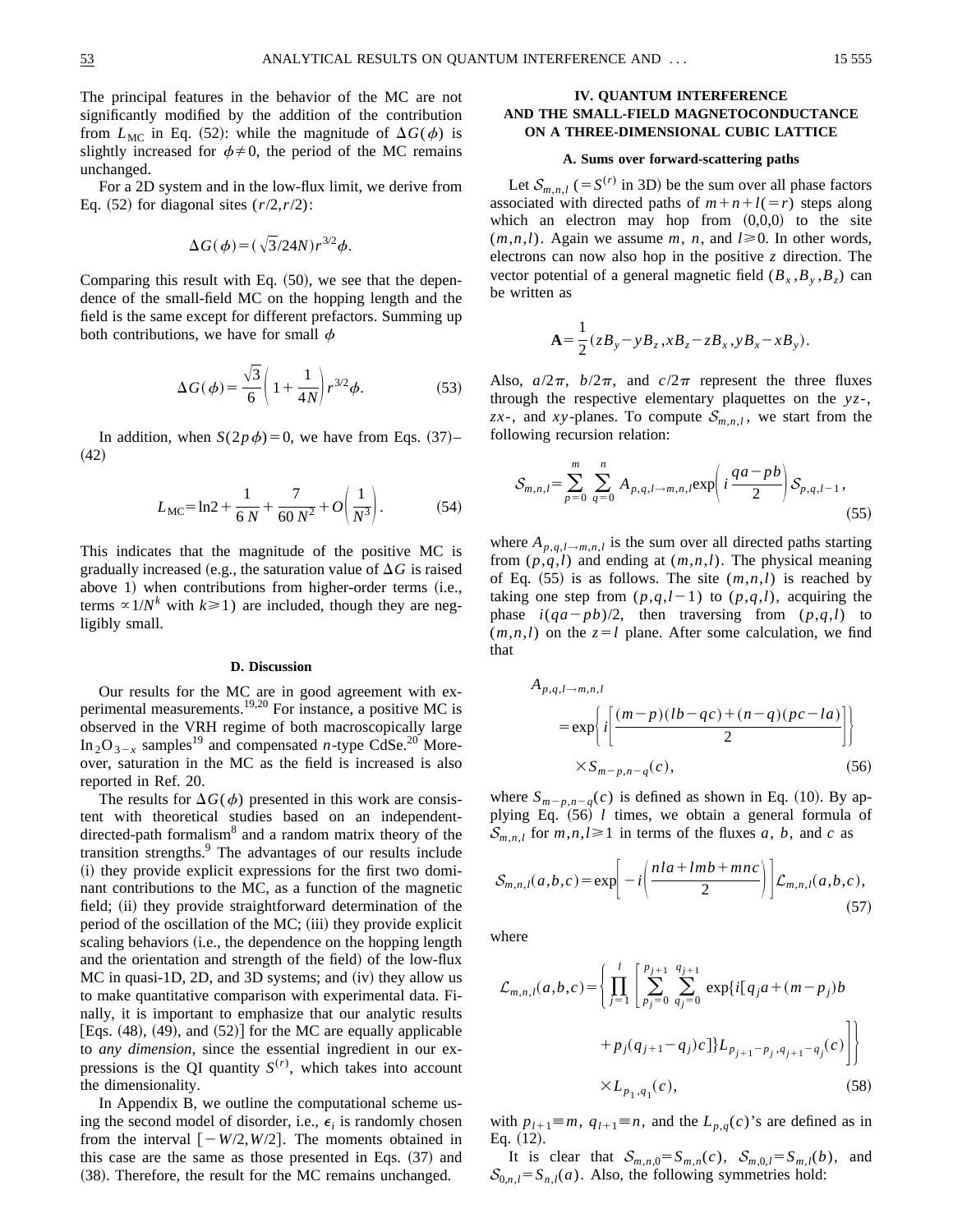$$
S_{m,n,l}(a,b,c) = S_{n,m,l}(b,a,c) = S_{m,l,n}(a,c,b) = S_{l,m,n}(b,c,a)
$$

$$
= S_{l,n,m}(c,b,a) = S_{n,l,m}(c,a,b).
$$
(59)

When there is no magnetic flux,

$$
S_{m,n,l}(0,0,0) = \frac{(m+n+l)!}{m!n!l!} \equiv \mathcal{N}
$$

gives the total number of  $(m+n+1)$ -step paths connecting (0,0,0) and (*m*,*n*,*l*).

We have obtained explicit expressions for many  $S_{m,n,l}$ , and here we explicitly present only the first few  $S$ , since  $S$ have long expressions for larger *m*, *n*, and *l*.

$$
S_{1,1,1} = 2\left[\cos\frac{a+b-c}{2} + \cos\frac{b+c-a}{2} + \cos\frac{c+a-b}{2}\right],
$$
  

$$
S_{2,1,1} = 2\left[\cos\frac{a}{2} + \cos\left(\frac{a}{2} - b\right) + \cos\left(\frac{a}{2} - c\right) + \cos\left(\frac{a}{2} \pm b \mp c\right) + \cos\left(\frac{a}{2} - b - c\right)\right],
$$

$$
S_{2,2,1} = 2 + 2 \sum^{(1)} \cos \alpha + 4 \cos(a - b) + 2 \cos(a - c)
$$
  
+2\cos(b - c) + 2\cos(a - 2c) + 2\cos(b - 2c)  
+2\cos(a - b \pm c) + 2\cos(a + b - 2c)  
+2\cos(a - b \pm 2c),

$$
S_{2,2,2} = 6 + \sum^{(1)} \left[ 4\cos\alpha + 2\cos 2\alpha \right] + \sum^{(2)} \left[ 4\cos(\alpha - \beta) + 4\cos 2(\alpha - \beta) + 2\cos(\alpha - 2\beta) + 2\cos(2\alpha - \beta) \right]
$$

$$
+ 2\sum^{(3)} \left[ \cos(\alpha + \beta - \gamma) + \cos 2(\alpha + \beta - \gamma) + \cos(\alpha + \beta - 2\gamma) + \cos(\alpha \pm 2\beta \mp 2\gamma) \right].
$$

Here  $\Sigma^{(i)}$  denote sums over  $\alpha=a,b,c;$  $(\alpha\beta)=(ab),(bc),(ca);$  and  $(\alpha\beta\gamma)=(abc),(bca),(cab);$ for  $i=1, 2$ , and 3, respectively; and, for instance, the term  $\cos(a/2 \pm b \mp c)$  means  $\cos(a/2+b-c)+\cos(a/2-b+c)$ .

# **B. Low-flux limit**

In the very-low-flux limit, and calculated exactly to second-order in the flux, we obtain the logarithm of  $S_{m,n,l}$ , the 3D analog of the harmonic shrinkage of the wave function, as

$$
\ln S_{m,n,l} = \ln \mathcal{N} - \frac{1}{24} [nla^2 + Imb^2 + mnc^2 + m(lb - nc)^2
$$
  
+  $n(mc - la)^2 + l(na - mb)^2$ ]. (60)

This generalizes the 2D harmonic-shrinkage of the wave function obtained in Eq. (13). When  $m = n = l = r/3$ , we have

$$
\ln S_{m,m,m} = \ln \frac{r!}{[(r/3)!]^3} - \frac{1}{216} \left\{ r^2 (a^2 + b^2 + c^2) + \frac{r^3}{3} [(b - c)^2 + (c - a)^2 + (a - b)^2] \right\}.
$$
 (61)

These results generalize to 3D the 2D results obtained in Sec. II B.

### **C. Interference patterns on diagonal sites**

In order to see how the interference patterns vary according to the orientation of the applied field, we focus on  $S_{m,m,m}$  (i.e., S on the body diagonals). We now examine two special cases:  $\mathbf{B}_{\parallel} \equiv \mathbf{B} \parallel (1,1,1) = (\phi, \phi, \phi)/2\pi$  and  $\mathbf{B}_{\perp}$  =  $\mathbf{B}_{\perp}(1,1,1) = (\phi/2,\phi/2,-\phi)/2\pi$ , namely fields parallel and perpendicular to the  $(1,1,1)$  direction, respectively. Their  $S_{m,m,m}$ 's are denoted, respectively, by  $\mathcal{I}_{3m}^{\parallel}$  and  $\mathcal{I}_{3m}^{\perp}$  and have been computed to high orders. Here we only present the first few:

$$
\mathcal{I}_3^{\parallel} = 6\cos\theta,
$$
  

$$
\mathcal{I}_6^{\parallel} = 36 + 42\cos 2\theta + 12\cos 4\theta,
$$

$$
\mathcal{I}_9^{\parallel} = 864\cos\theta + 528\cos3\theta + 216\cos5\theta + 54\cos7\theta + 18\cos9\theta,
$$

$$
\mathcal{I}_{12}^{\parallel} = 7308 + 12\ 504\cos 2\theta + 8082\cos 4\theta + 4032\cos 6\theta
$$
  
+ 1740\cos 8\theta + 672\cos 10\theta + 216\cos 12\theta + 72\cos 14\theta  
+ 24\cos 16\theta;

and

$$
\mathcal{I}_3^{\perp} = 4\cos\theta + 2\cos 2\theta,
$$

- $\mathcal{I}_6^{\perp}$  = 14 + 12cos  $\theta$  + 16cos2  $\theta$  + 12cos3  $\theta$  + 12cos4  $\theta$  + 8cos5  $\theta$  $+10\cos\theta+4\cos7\theta+2\cos8\theta$ ,
	- $\mathcal{I}_9^{\perp}$  = 76 + 204 $\cos\theta$  + 176 $\cos2\theta$  + 180 $\cos3\theta$  + 156 $\cos4\theta$  $+156\cos 5\theta + 136\cos 6\theta + 128\cos 7\theta + 102\cos 8\theta$ 
		- $+84\cos9\theta+68\cos10\theta+64\cos11\theta+48\cos12\theta$
		- $+40\cos13\theta+26\cos14\theta+20\cos15\theta+10\cos16\theta$
		- $+4\cos 17\theta + 2\cos 18\theta$ ,

 $\mathcal{I}_{12}^{\perp}$  = 1372 + 2464cos  $\theta$  + 2606cos2  $\theta$  + 2420cos3  $\theta$ 

- $+2502\cos 4\theta + 2288\cos 5\theta + 2288\cos 6\theta + 2068\cos 7\theta$
- $+2046\cos\theta+1788\cos\theta+1758\cos10\theta$
- $+1532\cos 11\theta + 1498\cos 12\theta + 1264\cos 13\theta$
- $+1174\cos 14\theta + 964\cos 15\theta + 894\cos 16\theta + 724\cos 17\theta$
- $+642\cos 18\theta + 512\cos 19\theta + 450\cos 20\theta + 340\cos 21\theta$
- $+296\cos 22\theta + 228\cos 23\theta + 178\cos 24\theta + 128\cos 25\theta$
- $+94\cos26\theta+56\cos27\theta+40\cos28\theta+20\cos29\theta$
- $+10\cos30\theta+4\cos31\theta+2\cos32\theta$ ,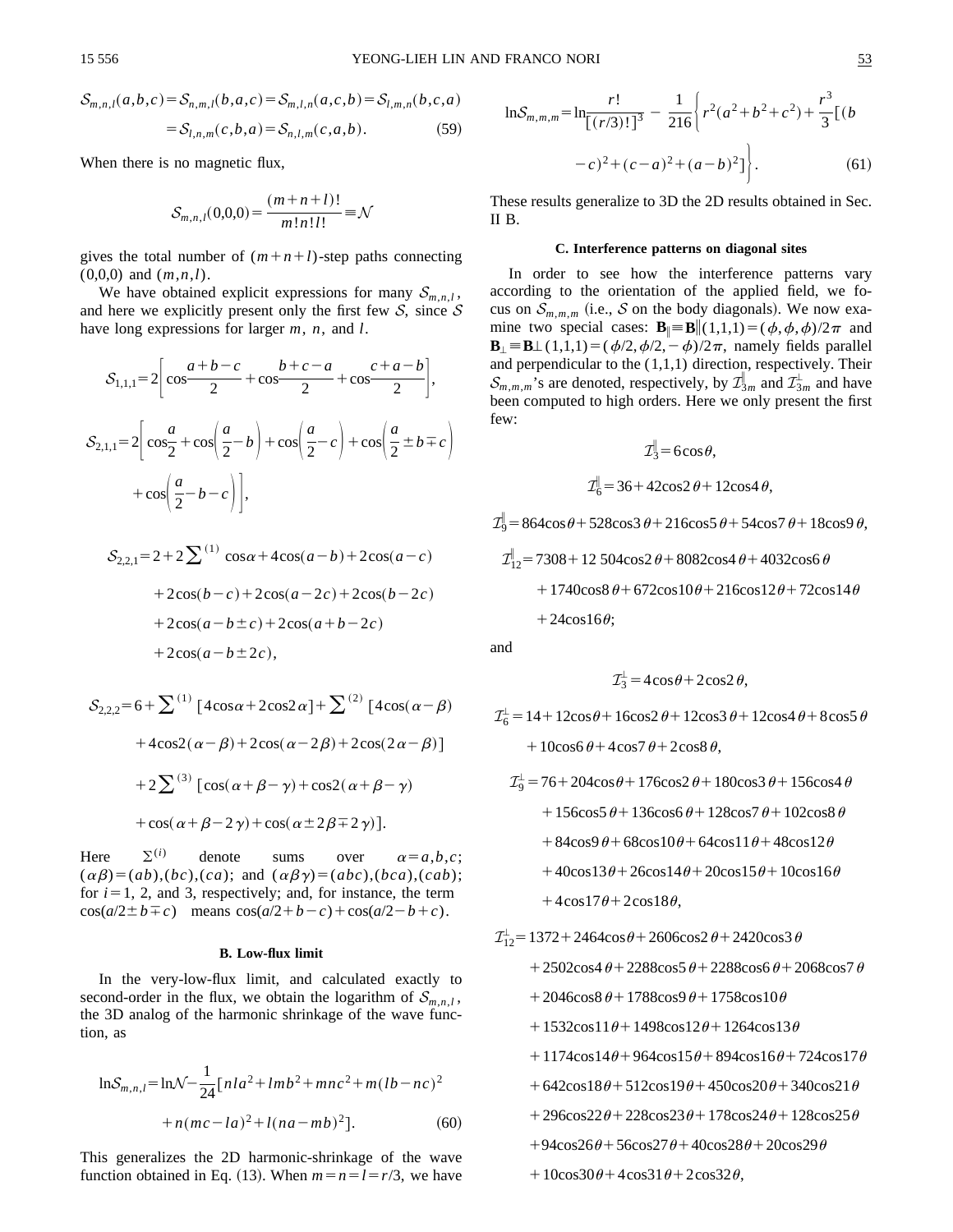where  $\theta = \phi/2$ . It can be seen that  $\mathcal{I}_{3m}^{\parallel}$  and  $\mathcal{I}_{3m}^{\perp}$  exhibit quite different behaviors as shown in Fig. 7 where we plot  $\mathcal{I}_{3}^{\parallel}$ through  $\mathcal{I}_{12}^{\parallel}$  and  $\mathcal{I}_{3}^{\perp}$  through  $\mathcal{I}_{12}^{\perp}$ . Notice that the period in  $\phi$  for  $\mathcal{I}_{3m}^{\parallel}$  is  $2\pi$  (4 $\pi$ ) for even (odd) *m*, while the period for  $\mathcal{I}_{3m}^{\perp}$  is  $4\pi$  for any *m*. Therefore, the periodicity for the MC in 3D is identical to that in 2D.

We have also computed  $\mathcal{I}_{3m}^{\parallel}$  and  $\mathcal{I}_{3m}^{\perp}$  (*m* = 1,2, . . . ,300) for  $\phi/2\pi$ =3/5 and  $(\sqrt{5}-1)/2$  and find that their behaviors are insensitive to the commensurability of  $\phi$ , unlike the case on a square lattice. Physically, this can be understood because two randomly chosen paths have a higher probability of crossing (and thus interfering) in 2D than in 3D; thus making QI effects less pronounced in 3D than in 2D. A similar situation occurs classically (e.g., multiply-scattered light in a random medium<sup>15,16</sup>).

### **D. Small-field magnetoconductance**

For a 3D system, the relative MC,  $\Delta G(a,b,c)$ , now reads

$$
\Delta G(a,b,c) = \sqrt{1 - \left[\frac{\mathcal{S}_{m,n,l}(2a,2b,2c)}{\mathcal{N}}\right]^2}.
$$
 (62)

The above general expression is valid for any ending site as well as arbitrary orientation and strength of the magnetic field. From Eq.  $(61)$ , in the small-field limit and at ending site  $(r/3, r/3, r/3)$ , we have

$$
\Delta G = \frac{1}{3\sqrt{3}}\sqrt{r^2(a^2+b^2+c^2)+\frac{r^3}{3}[(b-c)^2+(c-a)^2+(a-b)^2]},
$$
\n(63)

which is applicable for any orientation of the field. Below we focus on two special orientations of the field:  $\mathbf{B}_{\parallel}$  and  $\mathbf{B}_{\parallel}$ .

For very small  $\phi$ , we have from Eq. (61)

$$
\ln \mathcal{I}_r^{\perp} \approx \ln \frac{r!}{\left[ (r/3)! \right]^3} - \frac{1}{144} r^2 (r+1) \phi^2, \tag{64}
$$

and

$$
\ln \mathcal{I}_r^{\parallel} \approx \ln \frac{r!}{[(r/3)!]^3} - \frac{1}{72} r^2 \phi^2.
$$
 (65)

The 3D behavior of the low-flux MC thus becomes clear: for  $B_{\perp}$ 

$$
\Delta G(\phi) \simeq \frac{\sqrt{2}}{6} r^{3/2} \phi,\tag{66}
$$

and for  $\mathbf{B}_{\parallel}$ 

$$
\Delta G(\phi) \approx \frac{1}{3} r \phi. \tag{67}
$$

These results can be interpreted as follows: the effective area  $A_{\perp}^{\text{eff}}$  exposed to  $\mathbf{B}_{\perp}$  is larger,

$$
A_{\perp}^{\mathrm{eff}}\sim r^{3/2},
$$

similar to the 2D case where  $\Delta G(\phi) \propto r^{3/2}\phi$ ; while the effective area  $A_{\parallel}^{\text{eff}}$  exposed to  $\mathbf{B}_{\parallel}$  is smaller,

$$
A_{\parallel}^{\text{eff}}\sim r,
$$

thus closer to our quasi-1D ladder case with  $\Delta G(\phi) \propto r \phi$ .

As a numerical test of Eqs.  $(66)$  and  $(67)$ , in Fig. 8 we show  $\Delta G$  calculated directly from Eq. (62), versus  $r^{3/2}\phi$  in (a) and versus  $r\phi$  in (b), respectively, for several values of **B**<sub>i</sub> and **B**<sub>i</sub> with hopping length  $r=3,6,\ldots,600$ . The collapse of all the data into a straight line verifies the scaling of the low-flux  $\Delta G$  presented above.

#### **E. Average of the magnetoconductance over angles**

In a macroscopic sample, the conductance may be determined by *a few* (instead of one, as considered before) critical hopping events. As a result of this, the observed MC of the whole sample should be the average of the MC associated with these critical hops. Thus, in 3D systems it is also important to take into account the randomness of the angles between the hopping direction and the orientation of the applied magnetic field. $^{21}$ 

To theoretically investigate the effect of the average over angles on the MC, we consider all possible relative hopping directions with respect to that of the magnetic field, or equivalently, the continuously-varying orientation of the field with respect to a fixed hopping direction. We adopt the latter below: the ending site of all hopping events (with the same hopping length  $r$ ) is located at the diagonal point  $(r/3, r/3, r/3)$  and the magnetic field can be adjusted between the parallel and perpendicular directions with respect to the vector  $\mathbf{d}=(1,1,1)$ . Our interest here is in the MC averaged over angles, denoted by  $\Delta G$ , in the low-field limit. Recall that the magnetic field is  $\mathbf{B}=(a,b,c)/2\pi$ , and from Eq. (63), we have

$$
\Delta G = \frac{2\pi}{3\sqrt{3}} rB\sqrt{1 + r\sin^2\omega},\tag{68}
$$

where  $B=\sqrt{a^2+b^2+c^2}/2\pi$  is the magnitude of the field and  $\omega$  is the angle between **B** and **d**. By averaging over the angle  $\omega$ , we obtain

$$
\overline{\Delta G}(B) = \frac{4}{3\sqrt{3}} rB \int_0^{\pi/2} \sqrt{1 + r\sin^2 \omega} d\omega
$$

$$
= \frac{4}{3\sqrt{3}} r\sqrt{r+1} BE\left(\frac{\pi}{2}, \frac{\sqrt{r}}{\sqrt{r+1}}\right), \qquad (69)
$$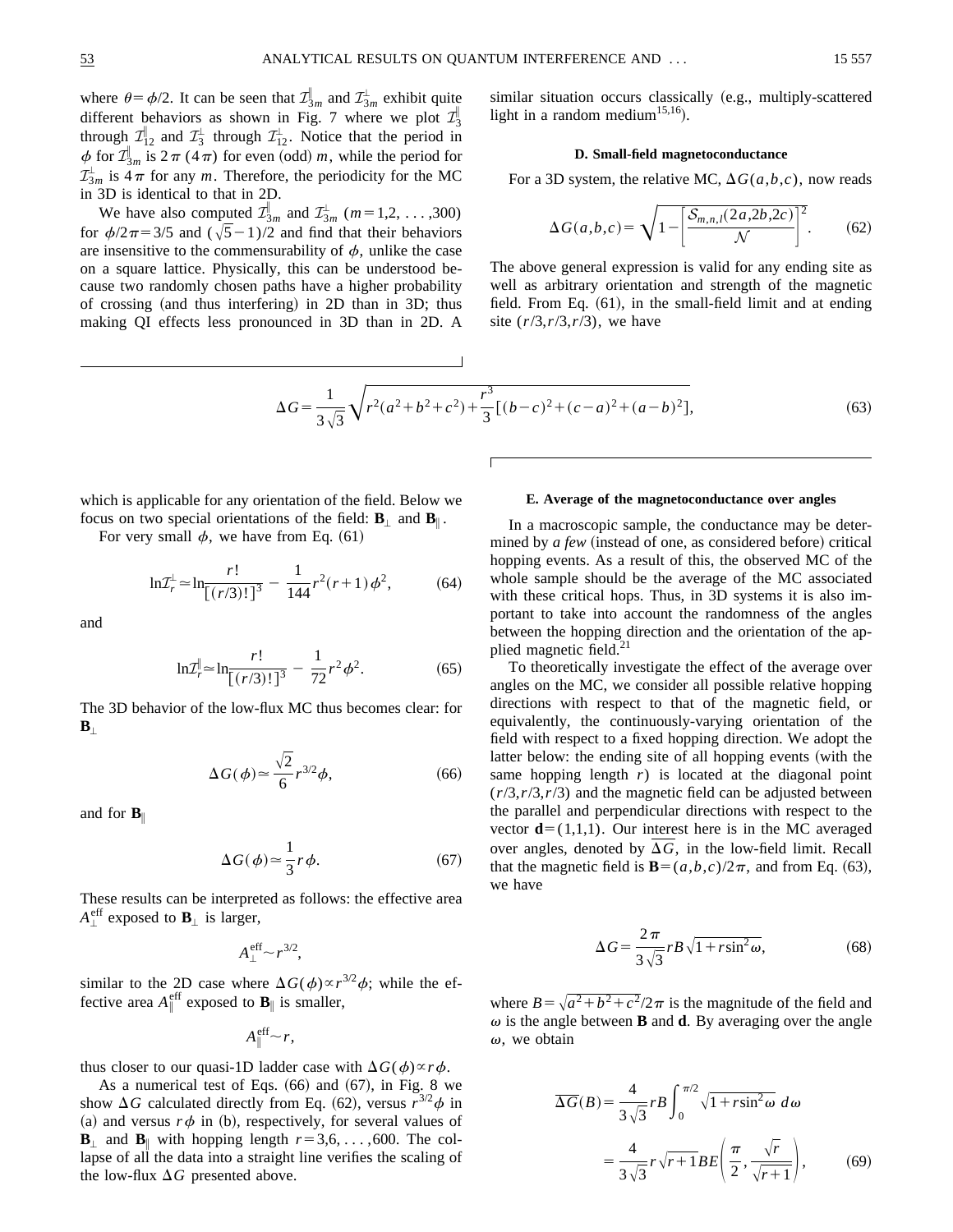

FIG. 7. Sums over forward-scattering paths between two diagonally-separated sites on a 3D cubic lattice:  $\mathcal{I}_{3}^{\parallel}$  through  $\mathcal{I}_{12}^{\parallel}$  for **B**=( $\phi$ , $\phi$ , $\phi$ ) and  $\mathcal{I}_{3}^{\perp}$  through  $\mathcal{I}_{1,2}^{\perp}$  for **B**=( $\phi$ /2, $\phi$ /2, $-\phi$ ), as functions of  $\phi/2\pi$ . Note that while  $\mathcal{I}_{3m}^{\parallel}$  has the  $2\pi$  (4 $\pi$ ) periodicity for even (odd)  $m, T_{3m}^{\perp}$  always has a period  $4\pi$ .

where  $E(\pi/2,\sqrt{r}/\sqrt{r+1})$  is the complete elliptic integral of the second kind. When *r* is large,  $E(\pi/2, \sqrt{r}/\sqrt{r+1}) \approx 1$  and we therefore have

$$
\overline{\Delta G}(B) \simeq \frac{4}{3\sqrt{3}} r^{3/2} B. \tag{70}
$$



FIG. 8. (a)  $\Delta G$  versus  $r^{3/2}B$  for  $B_{\perp} = B(1/2,1/2,-1)$ , and (b)  $\Delta G$  versus *rB* for **B**<sub>|</sub> $= B(1,1,1)$  for several values of *B* and hopping length  $r=3,6,\ldots,600$ . The collapse of all the data into a straight line verifies the scaling of small-field  $\Delta G$ :( $\sqrt{2}/6$ )*r*<sup>3/2</sup> $\phi$  for **B**<sub> $\perp$ </sub> and  $(1/3)r\phi$  for **B**<sub>||</sub>. The distance between these data and the solid reference line reflects the prefactor:  $\sqrt{2}/6$  in (a) and 1/3 in (b).

Equation  $(70)$  means that the dominant contribution to the MC stems from the critical hop which is *perpendicular* to the field. This is understandable through our earlier observation that the effective area enclosed by the electron is largest when **B** is perpendicular to **d**. From the above analysis, we conclude that in 3D macroscopic samples the low-field MC should in principle behave as  $r^{3/2}B$ .

# **V. CONCLUDING REMARKS AND SUMMARY OF RESULTS**

In closing we briefly address four issues. First, although relevant measurable quantities such as  $|S_{m,n}|^2$  and  $|S_{m,n}|^2$ are gauge-invariant, the transition amplitudes are gauge de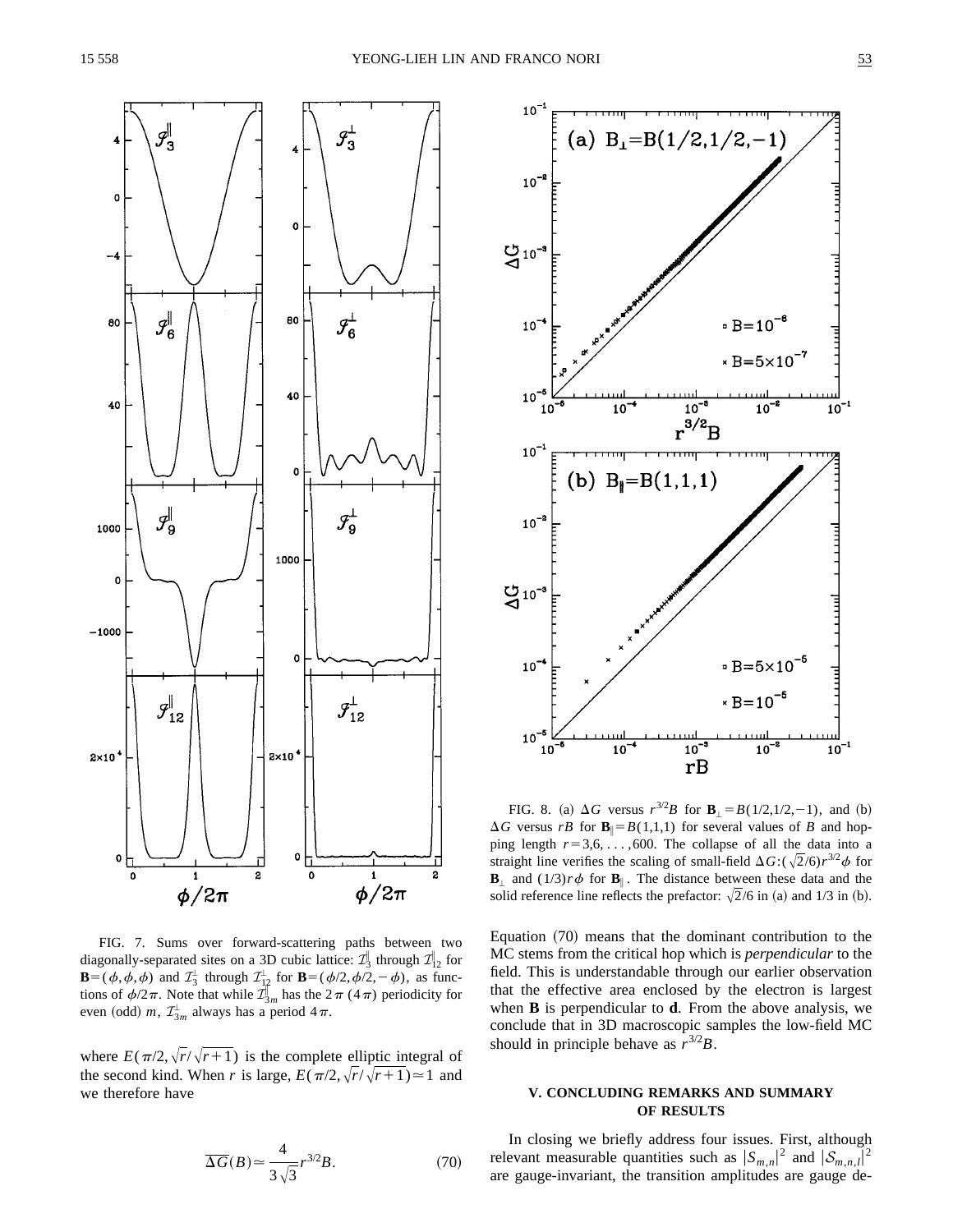pendent. As an illustration, the transition amplitude will be  $L_{m,n}$  [Eq. (12)] if we use the Landau gauge  $\mathbf{A}=(0,Bx)$  on a square lattice. The notation  $S_{m,n}$  ( $L_{m,n}$ ) refers the use of the symmetric (Landau) gauge. Similarly, the transition amplitude will read  $\mathcal{L}_{m,n,l}$  [Eq. (58)] if we use the gauge  $A=(B_yz, B_zx, B_xy)$  on a cubic lattice.

Second, returns to the origin (see, e.g., Refs. 1 and  $22-24$ ) become important for less strongly localized electrons, and their QI effects<sup>22,23</sup> can be incorporated in our approach.

Third, the main limitations of our study in the case with impurities are the following: no inclusion of spin-orbit scattering effects (for this see, e.g., Refs.  $7-9$  and references therein), and no explicit inclusion of the correlations between crossing paths, as discussed in Refs. 4 and 7. However, these correlations are negligible when spin-orbit scattering is present.

Fourth, besides analytical closed-form results in 2D, this work present exact results for 3D systems, e.g,  $\Delta G$  $=(2\pi/3\sqrt{3})rB(1+r\sin^2\omega)^{1/2}$  [Eq. (68)]. These results can provide further tests of the quantum interference effects. This can be done by measuring the MC of bulk samples (which are small enough that only a single critical hop is allowed) in various orientations of the field. By doing this, one can then *determine* the values of  $r$  and  $\omega$  (and, hence, also the direction of this critical hop). Therefore, the small-field behaviors of the MC with fields parallel and perpendicular to the direction of this critical hop can be measured and compared to our predictions. This could potentially be very useful.

In summary, we present an investigation of quantum interference phenomena and the magnetic-field effects on the MC resulting from sums over directed paths on resistor networks in  $2D$  and  $3D$ . The principal results include  $(1)$  and exact and explicit closed-form expression for the sum over forward-scattering paths  $S^{(r)}$  to any site on a square lattice, which is the essential QI quantity in both uniform and disordered cases,  $(2)$  an explicit formula for  $S^{(r)}$  for electrons hopping on a cubic lattice,  $(3)$  the low-flux behaviors of  $S^{(r)}$  in both 2D and 3D, (4) the exact summation of the dominant winding paths in  $2D$ ,  $(5)$  compact, analytic results for the positive MC as explicit functions of the magnetic flux which are valid in any dimension,  $(6)$  the small-field behaviors of the MC in quasi-1D, 2D, and 3D, and  $(7)$  an analytic result for the small-field MC in 3D incorporating the randomness in the relative angles between the hops and the applied field. They provide analytical and explicit closedform results concerning the hopping transport of strongly localized electrons subject to an external magnetic field in the macroscopic regime. We hope that our results stimulate further work (e.g., inclusion of spin-orbit effects on lattice path integrals) on exact results in 2D and 3D systems.

#### **ACKNOWLEDGMENTS**

It is a great pleasure to thank B.L. Altshuler, M. Kardar, E. Medina, Y. Meir, Y. Shapir, and J. Stembridge for their very useful suggestions. F.N. acknowledges partial support from the UCSB Institute for Theoretical Physics through NSF Grant No. PHY89-04035, the NATO office of Scientific Affairs, and the Office of the Vice Provost for Academic and Multicultural Affairs, through a Faculty Career Development Award during the Fall of 1994.

# **APPENDIX A: DERIVATION OF THE MOMENTS**  $\langle J_{m,n}^{2p}(\boldsymbol{\phi})\rangle$  and  $\langle |J_{m,n}(\boldsymbol{\phi})|^{2p}\rangle$

In this appendix, we outline the derivation of the moments shown in Eqs.  $(32)$ ,  $(33)$ ,  $(35)$ , and  $(36)$ . First, let us derive Eqs. (32) and (33). Let  $s_i = \exp(i\Phi_i)$ , where  $\Phi_i$  is the sum over all phases along path *i* and  $i=1,2,\ldots,N$ . Note that for *every* path, the probability for obtaining the overall phase factor  $\pm s_i$  is  $P_{\pm}$ . Now

$$
J^{2} = \left(\sum_{i=1}^{N} \gamma_{i} s_{i}\right) \left(\sum_{i=1}^{N} \gamma_{i} s_{i}\right)
$$

and

$$
|J|^2 = \left(\sum_{i=1}^N \gamma_i s_i\right) \left(\sum_{i=1}^N \gamma_i \frac{1}{s_i}\right),
$$

where  $\gamma_i = \pm 1$  with probability  $P_{\pm}$ . If the number of  $\gamma_i = -1$  is *k*, the overall probability is  $P_+^{N-k}P_-^k$  and there are  $C_k^N$  combinations among  $\gamma_i$  ( $i=1,\ldots,N$ ). For  $k=0$  and  $k=N$ , there is only one combination producing  $S(2\phi) + 2\Sigma_{i \neq j} s_i s_j$  for  $J^2$  and also only one combination producing  $N + \sum_{i \neq j}^{j} s_i / s_j$  for  $|J|^2$ . When  $1 \le k \le N - 1$ , for *J*<sup>2</sup> there are  $N_{-} = 2 C_{k-1}^{N-2}$  combinations producing  $S(2\phi) - 2\Sigma_{i \neq j} s_i s_j$  and  $N_+ = C_k^N - 2 C_{k-1}^{N-2}$  combinations producing  $S(2\phi) + 2\Sigma_{i \neq j} s_i s_j$ . Also, when  $1 \le k \le N-1$ , for  $|J|^2$  there are *N* – combinations producing  $N-\sum_{i\neq j}s_i/s_j$  and  $N_+$  combinations producing  $N + \sum_{i \neq j} s_i / s_j$ . In  $N_-$ , the factor 2 comes from two possible ways:  $+s_i-s_j$  and  $-s_i+s_j$ .  $C_{k-1}^{N-2}$  comes from arranging  $(k-1)$ 's minus signs among the  $(N-2)$  *s*<sub>*i*</sub>'s left  $(l \neq i \neq j)$ . Therefore, the overall average is  $P=P_+^N+P_-^N+\Sigma_{k=1}^{N-1}(N_+-N_-)P_+^{N-k}P_-^k$  $=(\mu-\nu)^{2r}$ . We thus have

$$
\langle J^2 \rangle = S(2 \phi) + \mathcal{P} \bigg( 2 \sum_{i \neq j} s_i s_j \bigg),
$$

where we have used the relation  $\sum_{k=0}^{N} C_k^N P_+^{N-k} P_-^k$  $=(P_{+}+P_{-})^{N}=1$ . Similarly,

$$
\langle |J|^2 \rangle = N + \mathcal{P} \sum_{i \neq j} \frac{s_i}{s_j}.
$$

By exploiting

and

$$
\sum_{i \neq j} \frac{s_i}{s_j} = S^2(\phi) - N,
$$

 $2\sum_{i \neq j} s_i s_j = S^2(\phi) - S(2\phi)$ 

we thus obtain Eqs.  $(32)$  and  $(33)$ .

For  $\mu = \nu = 1/2$  (namely, each site contributes either  $+1$  or  $-1$  with equal probability),  $P_+ = 1/2$  for *every* path *i*. The total number of sites that can be visited is  $T=(m+1)(n+1)-1$  (the initial site is not counted). Therefore, the total number of all possible impurity configurations is  $2^T$ . Let us now focus on the  $\gamma_i s_i$  with  $i=1,2,\ldots,N$ . The total number of configuration sets is  $2^N$  since each  $\gamma_i$  can be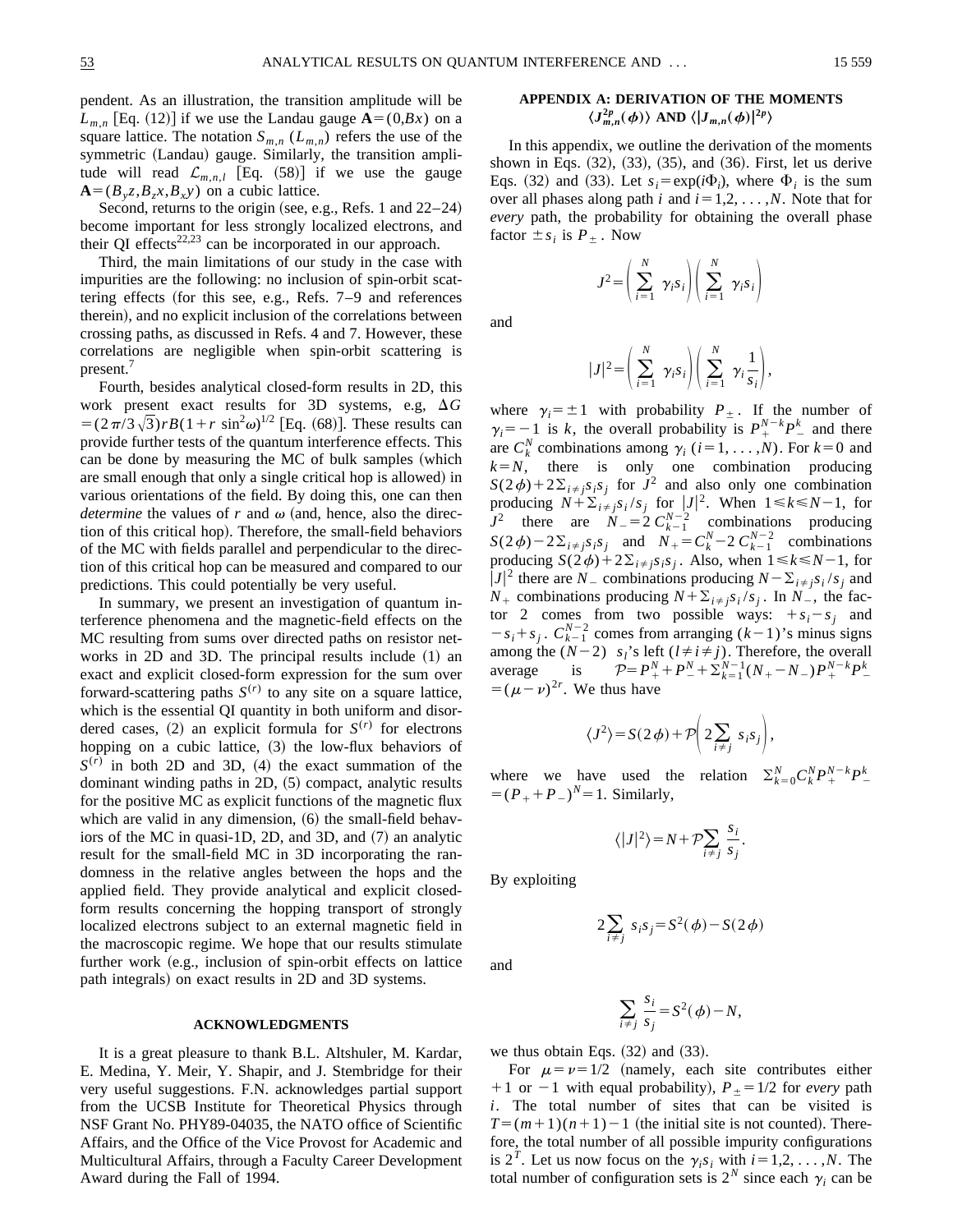either  $+1$  or  $-1$  with equal probability. Among the  $2<sup>T</sup>$  impurity configurations, there are *always*  $2^T/2^N$  producing a set of  $\gamma_i s_i$  for *every* possible set of  $\gamma_i s_i$ . For instance,  $T=3$  and  $N=2$  in the simplest case  $S_{1,1}$ . Among  $2^3=8$  impurity configurations, two of them give  $+s_1+s_2$ ,  $+s_1-s_2$ ,  $-s_1+s_2$ , and  $-s_1s_2$ . We thus have

$$
\langle J^{2p}\rangle = \frac{1}{2^N \{ \gamma_i \}} \left[ \left( \sum_{i=1}^N \gamma_i s_i \right)^p \left( \sum_{i=1}^N \gamma_i s_i \right)^p \right],
$$

and similarly,

$$
\overline{\langle |J|^{2p}\rangle} = \frac{1}{2^N \sum_{\{\gamma_i\}} \left[ \left( \sum_{i=1}^N \gamma_i s_i \right)^p \left( \sum_{i=1}^N \gamma_i \frac{1}{s_i} \right)^p \right].
$$

The summation in  $\{\gamma_i\}$  is over all possible configuration sets of  $\gamma_i$ . In other words, the average of *A* over disorder (i.e.,  $\langle A \rangle$  means to sum over all possible  $\gamma_i = \pm 1$  for the desired quantity *A*, and then divide the sum by 2<sup>*N*</sup>. We thus obtain

$$
\langle J^{4} \rangle = S(4\phi) + \frac{4!}{(2!)^2} \sum_{i \neq j} s_i^2 s_j^2,
$$
  
\n
$$
\langle J^{6} \rangle = S(6\phi) + \frac{6!}{4! \ 2! \frac{1}{i \neq j}} s_i^4 s_j^2 + \frac{6!}{(2!)^3} \sum_{i \neq j \neq k} s_i^2 s_j^2 s_k^2,
$$
  
\n
$$
\langle J^{8} \rangle = S(8\phi) + \frac{8!}{6! \ 2! \frac{1}{i \neq j}} s_i^6 s_j^2 + \frac{8!}{(4!)^2} \sum_{i \neq j} s_i^4 s_j^4 + \frac{8!}{4!(2!)^2} \sum_{i \neq j \neq k} s_i^4 s_j^2 s_k^2 + \frac{8!}{(2!)^4} \sum_{i \neq j \neq k \neq l} s_i^2 s_j^2 s_k^2 s_l^2,
$$
  
\n
$$
\langle J^{10} \rangle = S(10\phi) + \frac{10!}{8! \ 2! \frac{1}{i \neq j}} s_i^8 s_j^2 + \frac{10!}{6! \ 4! \frac{1}{i \neq j}} s_i^6 s_j^4 + \frac{10!}{6!(2!)^2} \sum_{i \neq j \neq k} s_i^6 s_j^2 s_k^2 + \frac{10!}{(4!)^2} \sum_{i \neq j \neq k} s_i^4 s_j^4 s_k^2 + \frac{10!}{4!(2!)^3} \sum_{i \neq j \neq k \neq l} s_i^4 s_j^2 s_k^2 s_l^2
$$
  
\n
$$
+ \frac{10!}{(2!)^5} \sum_{i \neq j \neq k \neq l \neq m} s_i^2 s_j^2 s_k^2 s_l^2 s_m^2;
$$

and

$$
\langle |J|^4 \rangle = N(2N-1) + \sum_{i \neq j} \frac{s_i^2}{s_j^2}, \quad \langle |J|^6 \rangle = N(6N^2 - 9N + 4) + 3(3N - 4) \sum_{i \neq j} \frac{s_i^2}{s_j^2},
$$
  

$$
\langle |J|^8 \rangle = N(24N^3 - 72N^2 + 82N - 33) + 4(18N^2 - 57N + 49) \sum_{i \neq j} \frac{s_i^2}{s_j^2} + \sum_{i \neq j} \frac{s_i^4}{s_j^4} + 6 \sum_{i \neq j \neq k} \left( \frac{s_i^4}{s_j^2 s_k^2} + \frac{s_j^2 s_k^2}{s_i^4} \right) + \sum_{i \neq j \neq k \neq l} \frac{s_k^2 s_l^2}{s_i^2 s_j^2},
$$
  

$$
\langle |J|^{10} \rangle = N(120N^4 - 600N^3 + 1250N^2 - 1225N + 456) + 20(30N^3 - 165N^2 + 325N - 224) \sum_{i \neq j} \frac{s_i^2}{s_j^2} + 5 (5N - 8) \sum_{i \neq j} \frac{s_i^4}{s_j^4}
$$
  

$$
+ 10(15N - 32) \sum_{i \neq j \neq k} \left( \frac{s_i^4}{s_j^2 s_k^2} + \frac{s_j^2 s_k^2}{s_i^4} \right) + 300(3N - 8) \sum_{i \neq j \neq k \neq l} \frac{s_i^2 s_j^2}{s_k^2 s_l^2}.
$$

Noticing that  $\sum_{i=1}^{N} s_i^m = \sum_{i=1}^{N} 1/s_i^m = S(m\phi)$ , it can be derived that

$$
\sum_{i \neq j} s_i^2 s_j^2 = \frac{1}{2} [S^2(2\phi) - S(4\phi)], \quad \sum_{i \neq j} s_i^4 s_j^2 = S(2\phi)S(4\phi) - S(6\phi), \quad \sum_{i \neq j} s_i^4 s_j^4 = \frac{1}{2} [S^2(4\phi) - S(8\phi)],
$$
  

$$
\sum_{i \neq j} s_i^6 s_j^2 = S(2\phi)S(6\phi) - S(8\phi), \quad \sum_{i \neq j} s_i^8 s_j^2 = S(2\phi)S(8\phi) - S(10\phi), \quad \sum_{i \neq j} s_i^6 s_j^4 = S(4\phi)S(6\phi) - S(10\phi),
$$
  

$$
\sum_{i \neq j \neq k} s_i^2 s_j^2 s_k^2 = \frac{1}{6} S^3(2\phi) - \frac{1}{2} S(2\phi)S(4\phi) + \frac{1}{3} S(6\phi),
$$
  

$$
\sum_{i \neq j \neq k} s_i^4 s_j^2 s_k^2 = \frac{1}{2} S^2(2\phi)S(4\phi) - S(2\phi)S(6\phi) - \frac{1}{2} S^2(4\phi) + S(8\phi),
$$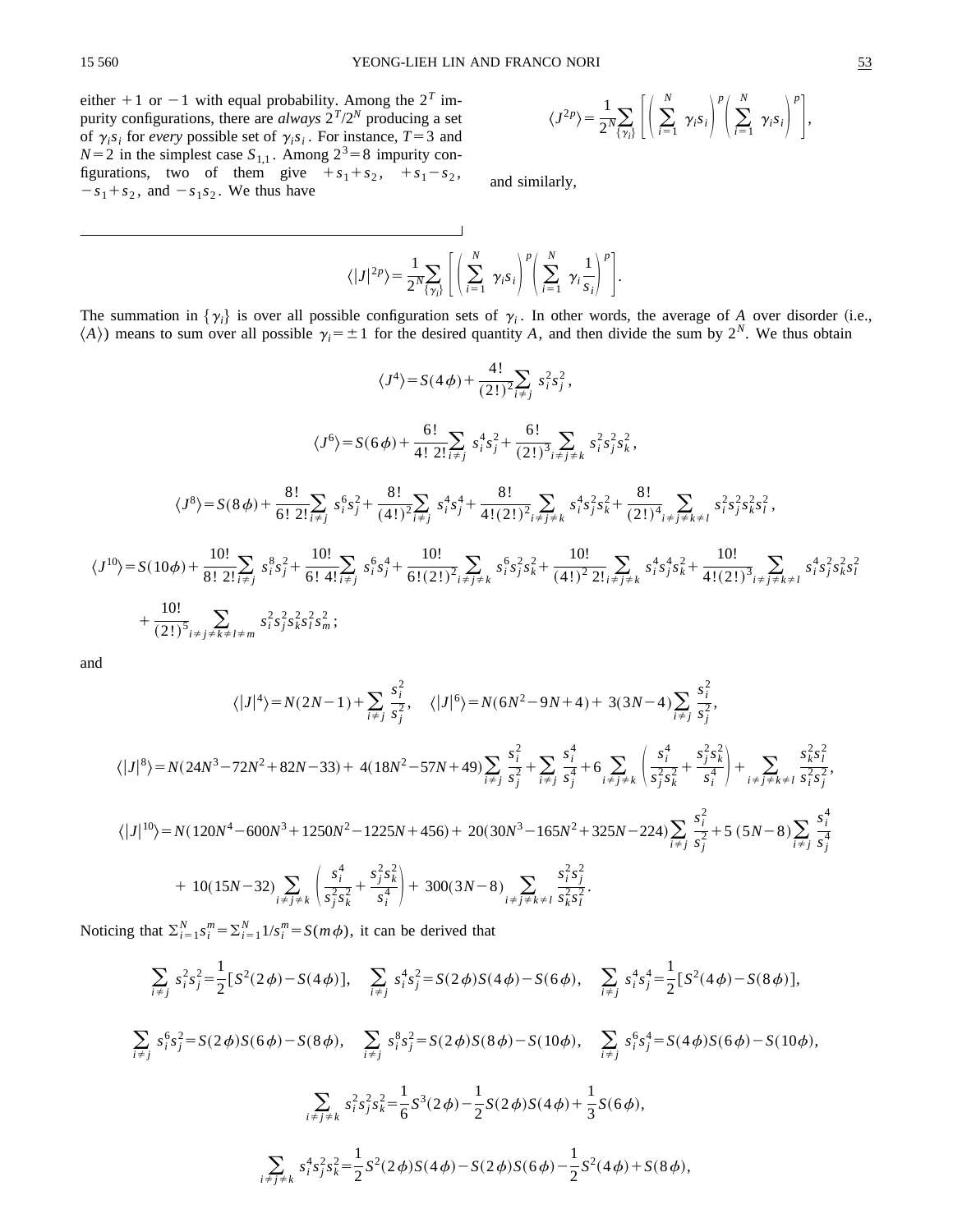$$
\sum_{i \neq j \neq k} s_i^6 s_j^2 s_k^2 = \frac{1}{2} S^2 (2 \phi) S(6 \phi) - S(2 \phi) S(8 \phi) - \frac{1}{2} S(4 \phi) S(6 \phi) + S(10 \phi),
$$
\n
$$
\sum_{i \neq j \neq k} s_i^4 s_j^4 s_k^2 = \frac{1}{2} S(2 \phi) S^2 (4 \phi) - \frac{1}{2} S(2 \phi) S(8 \phi) - S(4 \phi) S(6 \phi) + S(10 \phi),
$$
\n
$$
\sum_{i \neq j \neq k+1} s_i^2 s_j^2 s_k^2 s_l^2 = \frac{1}{24} S^4 (2 \phi) - \frac{1}{4} S^2 (2 \phi) S(4 \phi) + \frac{1}{3} S(2 \phi) S(6 \phi) + \frac{1}{8} S^2 (4 \phi) - \frac{1}{4} S(8 \phi),
$$
\n
$$
\sum_{i \neq j \neq k+1} s_i^4 s_j^2 s_k^2 s_l^2 = \frac{1}{6} S^3 (2 \phi) S(4 \phi) - \frac{1}{2} S^2 (2 \phi) S(6 \phi) - \frac{1}{2} S(2 \phi) S^2 (4 \phi),
$$
\n
$$
+ S(2 \phi) S(8 \phi) + \frac{5}{6} S(4 \phi) S(6 \phi) - S(10 \phi),
$$
\n
$$
+ S(2 \phi) S(8 \phi) + \frac{5}{6} S(4 \phi) S(6 \phi) + \frac{1}{8} S(2 \phi) S^2 (4 \phi) - \frac{1}{4} S(2 \phi) S(8 \phi)
$$
\n
$$
- \frac{1}{6} S(4 \phi) S(6 \phi) + \frac{1}{5} S(10 \phi),
$$
\n
$$
\sum_{i \neq j} \frac{s_i^2}{s_j^2} = S^2 (2 \phi) - N, \quad \sum_{i \neq j} \frac{s_i^4}{s_j^4} = S^2 (4 \phi) - N,
$$
\n
$$
\sum_{i \neq j \neq k} \frac{s_i^4}{s_j^2 s_k^2} = \sum_{i \neq j \neq k} \frac{s_i^2 s_k^2}{s_i^2 s_k^2} = \frac{1}{4} S^4 (
$$

By utilizing the above relations, we have obtained the results for the moments presented in Eqs.  $(35.1)$ – $(35.4)$  and  $(36.1)$ –  $(36.4).$ 

### **APPENDIX B: A DIFFERENT MODEL OF DISORDER**

In this appendix, we study another model of diagonal disorder:  $\epsilon_i$  uniformly distributed between  $-W/2$  and *W*/2. Our focus is on the analytical computation of the leading terms (terms  $\propto N^p$ ) in the moments  $\langle |J(0)|^{2p} \rangle$  and  $\langle |J(\phi)|^{2p} \rangle$ . Indeed, the scheme presented below applies equally to our first model of disorder, where  $\epsilon_i$  can take two values,  $+W$  and  $-W$ , with equal probability.

Let us write

$$
J(\phi) = \sum_{i=1}^N \eta_i s_i,
$$

where for each path *i*

$$
\eta_i = \prod_{j=1}^r \left(-\frac{W}{\epsilon_j}\right).
$$

It is reasonable to choose  $\eta_i$  from a Gaussian distribution of zero mean and unit standard deviation. We therefore have  $\langle \eta_i^{2n} \rangle = 1$  and  $\langle \eta_i^{2n+1} \rangle = 0$ . For  $\phi = 0$ , we have

$$
|J(0)|^{2p} = \left(\sum_{i=1}^N \eta_i\right)^{2p} = \prod_{k=1}^{2p} \left(\sum_{i_k=1}^N \eta_{i_k}\right).
$$

It is found that the leading term in  $\langle |J(0)|^{2p} \rangle$  comes from all terms having the form  $\Pi_{i=1}^p \eta_i^2$  and there are  $C_p^N$  distinct terms of this type, each term having a coefficient  $(2p)!/2<sup>p</sup>$ . Therefore, we obtain for the leading term

$$
\langle |J(0)|^{2p}\rangle = \frac{(2p)!}{2^p} \frac{N^p}{p!} = (2p-1)!!N^p.
$$

For  $\phi \neq 0$ , we have now

$$
|J(\phi)|^{2p} = \left(\sum_{i=1}^{N} \eta_i s_i\right)^p \left(\sum_{i=1}^{N} \eta_i \frac{1}{s_i}\right)^p = \prod_{k=1}^{p} \left[\left(\sum_{i_k=1}^{N} \eta_{i_k} s_{i_k}\right)\right]
$$

$$
\times \left(\sum_{i'_k=1}^{N} \eta_{i'_k} \frac{1}{s_{i'_k}}\right).
$$

The contributions to the leading terms involve different factors, as shown below. There are  $C_p^N$  terms like

$$
\left(\prod_{i=1}^p \eta_i s_i\right) \left(\prod_{i=1}^p \eta_i \frac{1}{s_i}\right),\,
$$